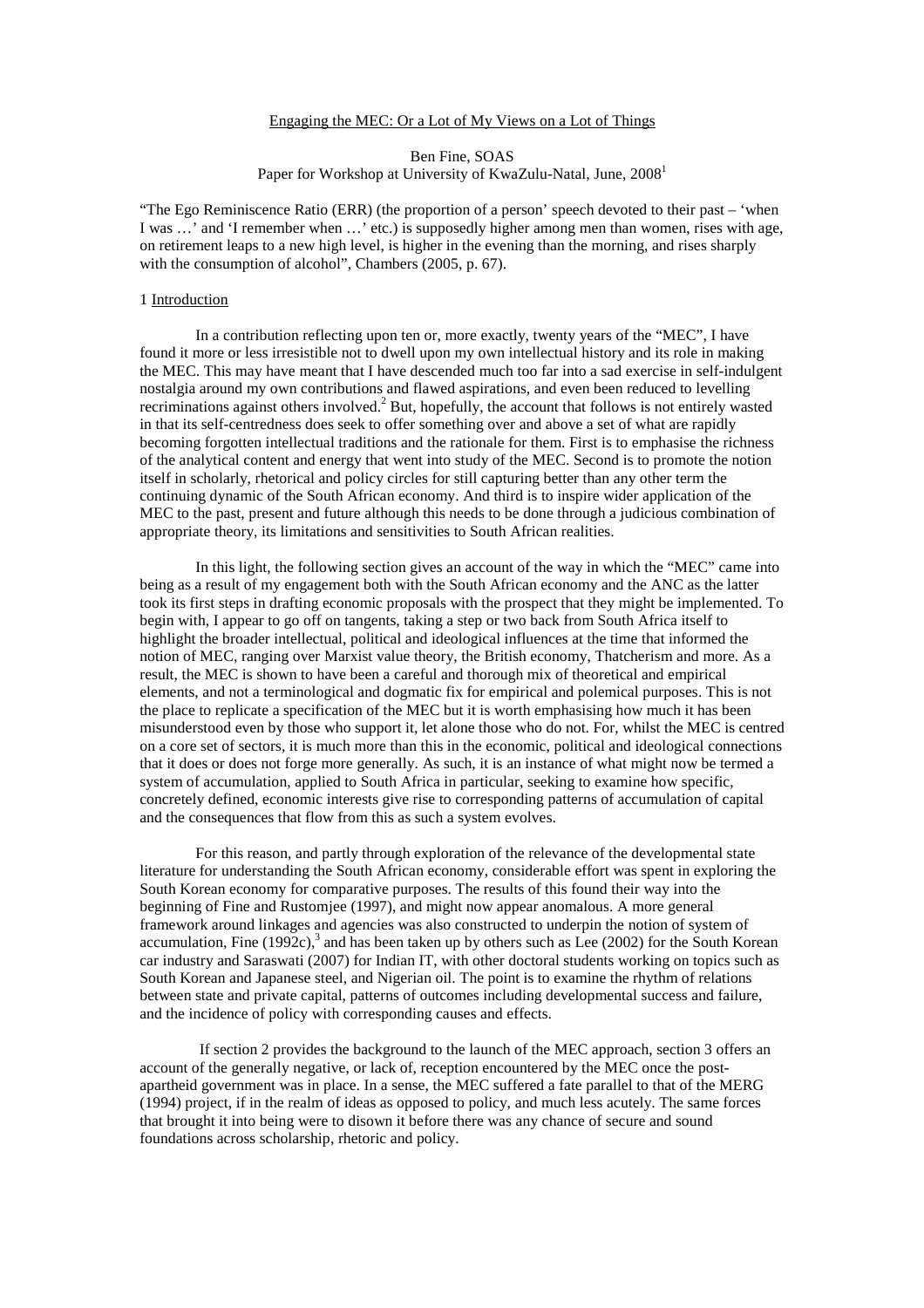This is despite, as argued in section 4, the continuing relevance of the MEC for understanding the South African economy. Here, considerable emphasis is placed upon the extent to which the postapartheid economy has, at least until recently, been dominated by the globalisation and financialisation overhang attached to its domestic conglomerates. Directly and indirectly, policy has been dictated by, if not confined to, the imperative of allowing for the conglomerates' orderly and beneficial export of capital. On the other hand, it seems as if policy is now working itself once more towards a state-led expansion of the MEC-core, reminiscent of the 1970s, through renewal of public investment in state corporations, especially around energy and transport but with as much private participation as can be engendered (domestic conglomerate, FDI and, of course, parasitic BEE). This is a matter of enormous importance for contemporary debate, both in teasing out what is happening as well as in offering and strategising for alternatives.

In addition, section 5 suggests directions in which the MEC might be deployed in examining both the past and broader socio-economic aspects of the South African formation. Apart from history and policy, it ranges over topics such as labour markets (at some length), social and economic infrastructure, and technology, although these are only offered as suggestive avenues for further research.

The concluding remarks express concern over the fate of radical scholarship and thinking around South Africa, with concepts such as race, class and capital no longer deployed as once they were. Possibly greater attention to the MEC might offer some remedy by emphasising the economic without degenerating into economic reductionism, and by drawing on theory without neglecting specificity.

#### 2 The History of the "MEC"<sup>4</sup>

I was first approached to contribute towards ANC economic policymaking in 1984. At that time, I was an academic at Birkbeck College, University of London, but I had also taken a half-time post on secondment as joint research editor to the Industry and Employment, I&E, Branch of the Greater London Council which was about to be abolished by Mrs Thatcher.<sup>5</sup> Its various activities were to be devolved to higher or lower levels of government, with the exception of five functions, including economics, for which it was considered there would be no need for a dedicated, London-wide authority.<sup>6</sup> Secure in the knowledge that its policies would never be implemented, and drawing upon its workforce of almost 200 including many economists,<sup>7</sup> I&E created a wealth of policy documents including the London Industrial Strategy, LIS, and the London Labour Plan, LLP, GLC (1985 and 1986), to both of which I was a contributing editor.<sup>8</sup> The first of these was heavily influenced, at least for a number of sectors, by the newly emerging flexible-specialisation, flec-spec, approach associated with Piore and Sabel (1984) which subsequently proved influential in South Africa through the Industrial Strategy Project, ISP (1995), see below. The Director-General of I&E was the inspiring Robin Murray, who fell for and propagated the flec-spec approach in a big way, having previously been based at the Institute of Development Studies, IDS, University of Sussex.

I was totally sceptical about the flec-spec approach, and this entailed considerable if generally cordial conflict with Robin Murray over the policy documents. My opposition was based on both theoretical and empirical reasoning, and was well-informed by knowledge of the literature as I had jointly taught with one of flec-spec's leading proponents, Jonathan Zeitlin, on a course on the economic history of the UK over the past century.<sup>9</sup> I was also mindful of the desire, if not the need, for the London Industrial Strategy both to make a grand statement (as political and ideological opposition to Thatcherism) and yet to be attached to some sort of rationale for the limited policies that the GLC was capable of implementing given its resources, powers and circumstances. For the UK, given the major role played by multinationals in Britain's deindustrialisation, and the decline of inner city manufacturing, the GLC was powerless to intervene in the major changes going on at that time in the absence of a supportive and determined central government that was most notably absent. Far from the veracity of flec-spec dictating GLC policy, the inability to intervene other than at the level of smallscale firms rendered it an attractive policy framework to lend ideological support to those limited GLC interventions that were within the bounds of possibility. In practice, such industrial interventions were little short of disastrous with, paradoxically, much loss-making compensated for by capital gains on industrial property purchased but never used for industrial workshops.<sup>10</sup>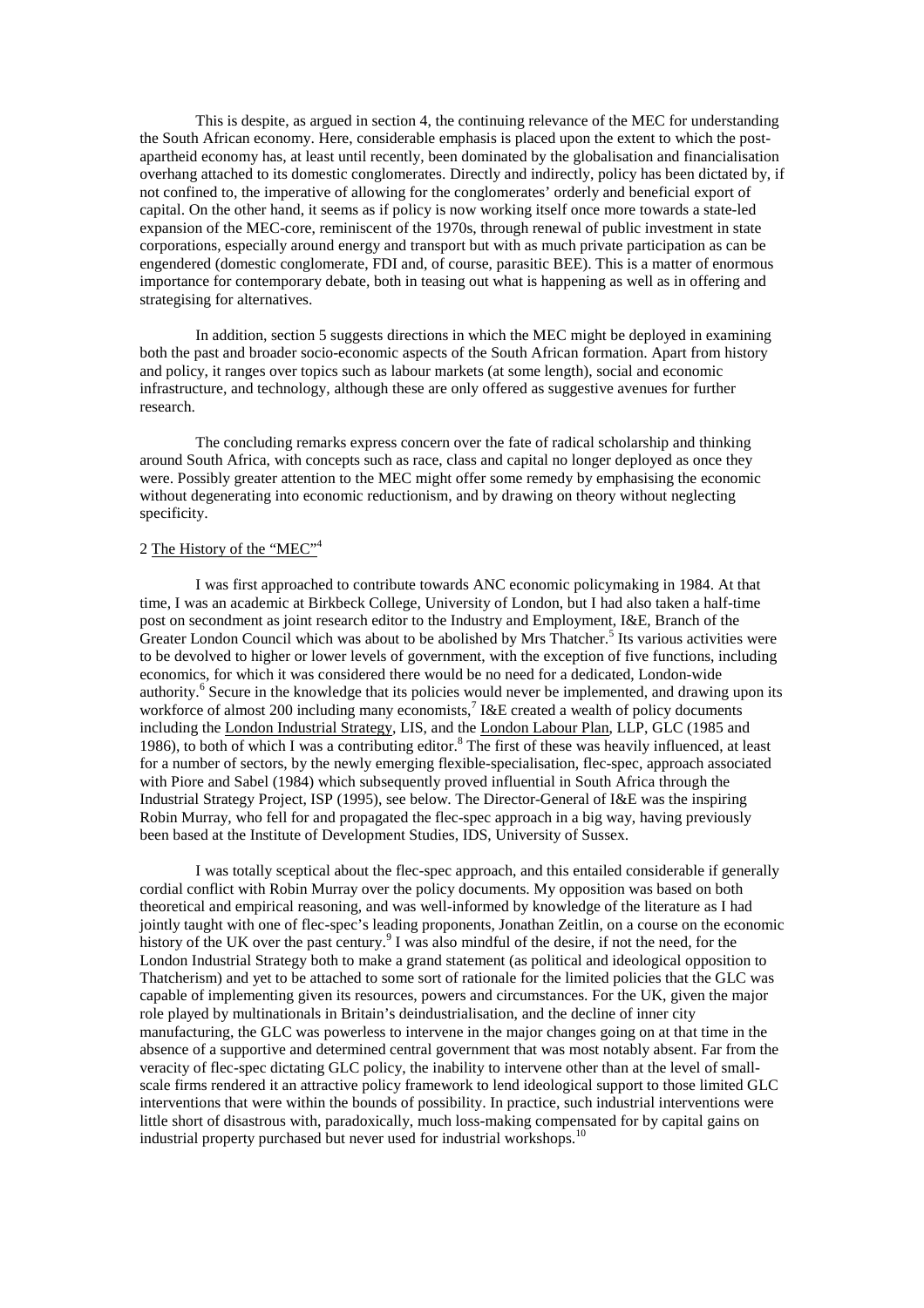The early eighties also marked the end of a period of concern about the long-term performance of the British economy, its having given way to debate around the putative productivity miracle of Thatcher's second term of office. Fine and Harris (1985) both critically assessed the earlier literature and also offered an explanation of its own, drawing upon a series of contributions on the performance of the British economy. We centred on the lack of coherent long-term industrial planning in the UK, pointing to the interaction between economic and political factors. British finance had been short-term and international in its orientation, unlike its West German and Japanese counterparts. Both in its lending and in its direct and indirect influence over policy - financiers in high places and the rule of the money markets, respectively - British banks had had no interest as such in providing long-term finance for, and as a lever upon the restructuring of British industry. This had itself been dominated by multinational corporations with global strategies, deploying the British workforce on the three low basis, low investment, low productivity and low wages. The latter reflected, contrary to popular wisdom, the weakness of the British trade union movement, despite its reputation for militancy, and especially in pushing successfully for industrial policy. In short, neither individually nor collectively through the state, were the three great powers in the UK able nor willing to adopt appropriate industrial strategy. Policy remained piecemeal, uncoordinated, without long-term objectives and, given these characteristics, subject to shifts and turns. In this respect, Thatcher's economic policies, even privatisation, were to be understood as highly interventionist, even if under the guise of laissez-faire ideology, and to reflect considerable continuity, rather than a break, with the practices of the past. In a word, work on the British economy had been informed by a focus on industrial restructuring as the basis for explaining and promoting economic performance and that the organisation and promotion of economic and political interests was decisive in governing outcomes.

At the same time as all of this, I was also serving as an economic advisor to the British National Union of Mineworkers, NUM. One of the outcomes of the year-long 1984/85 strike against pit closures, a concession to stop the pit deputies from joining the strike which would have closed all mines for legal reasons, was for the workforce to have the right to go to independent tribunal in case of proposed pit closure. Economic evidence submitted to the tribunals focused on the "social" costs of closure, comprising redundancy payments, unemployment benefit, lost output, lost direct and indirect taxes, and the knock-on effects to other industries, the local community and balance of payments through lost expenditure and sales.<sup>11</sup> On a wider scale, especially with the privatisation programme of the Thatcher government, it became apparent that coordinated expansion across state (nationalised industries) and private capital was being wasted from the past and jeopardised for the future, given linkages between coal, electricity, steel, water and car manufacture for example. For polemical purposes, I described this as if a kamikaze pilot were making his way through the input-output table of the British economy.

Other than the above, and my position within the British Communist Party as firmly opposed to its Eurocommunism sect that not only promoted new social movements but also increasingly saw class and trade unions as their antithesis, I had no qualification to advise on South Africa.<sup>12</sup> But, no doubt reflecting the ANC's first tentative steps towards constructing post-apartheid policy, I was asked to join a small group led by Laurence Harris, Economic Research on South Africa, EROSA, set up as the counterpart to the earlier RESA, Research on Education for South Africa. The latter had been organised by Harold Wolpe, and I involved myself in RESA as an outsider as much as I could. Inevitably, this placed me in contact with Harold's wider and earlier work concerning the reproduction of labour power and articulation of modes of production as well as the political formulations around colonialism of a special type and so on.

Because of longstanding work on the coal industry, my first task for the ANC, through the EROSA group, was to assess the prospects for mining. As a lefty with no particular previous experience of South Africa, my knowledge was predominantly gleaned from the anti-apartheid movement, with its emphasis in the economic sphere focusing on trade boycotts and the role of direct foreign investment by multinationals into South Africa. However, my entry into research was dominated by two publications, each of crucial and complementary significance. One was the Report of the Commission of Inquiry into the Electricity Industry, de Villiers (1983), and the other was Duncan Innes' (1984) account of Anglo-American. From the two publications, I gained an understanding, respectively, of the significance of the state and of domestic corporate capital in the economy, and, by means of a short and obvious analytical step, the interaction between the two. After more detailed research on mining and energy and on corporate structure, I early on formulated the notion that South Africa had been dominated by what I ultimately termed the minerals-energy complex, MEC.<sup>13</sup> In brief,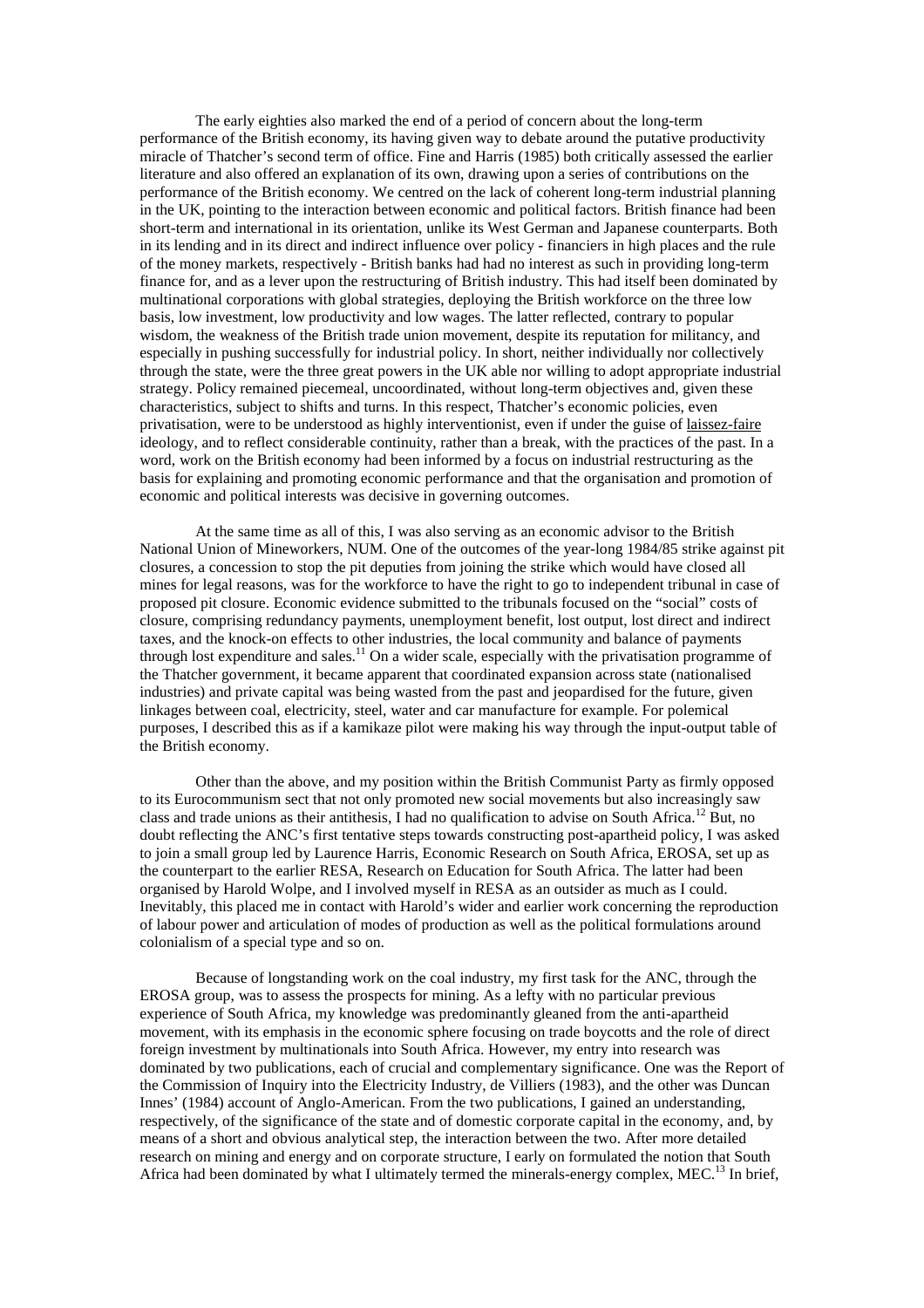the MEC is to be understood in terms of the concrete form of accumulation of capital taken in South Africa, centred on a core set of sectors, but reaching beyond them in terms of corporate control and influence. By the same token, the relations between private capital and the state are imperative to the nature and evolution of the MEC. It should be apparent how earlier work on the UK informed, but did not dictate, that for South Africa.

Having formed the notion of the MEC, it served as a focal point for academic and policy work over the next decade. Such efforts were primarily geared towards serving the ANC although, as part of a wider exercise in training and research. A two-year research project from the UK's Economic and Social Research Council was successfully applied for, beginning in 1990 and ultimately giving rise to Fine and Rustomjee (1997), with my co-author playing at least an equal part in filling out the analysis of the MEC, see also Rustomjee (1994). In policy work, I was heavily involved in MERG (1993), taking responsibility for the chapters on housing, schooling, electrification and health, quite apart from the inconsistent compromise with ISP, see below, in the chapter on industrial policy. MERG, as is often overlooked, had primarily been set up to develop research capacity not to deliver it. I remember very clearly being informed in early 1993 by Vella Pillay, then heading MERG, of the request from the highest level to prepare an alternative policy framework to that on offer from the World Bank and outgoing government. I responded with gentle resistance on the grounds that this would undermine the longer-run goal of creating indigenous capacity, with resort to outside expertise whenever something important or urgent was required.<sup>14</sup> But I deferred to the priorities of the moment (and the movement). However, by this time, both the substance of economic policy and the way it was produced (from on high at one extreme as with GEAR as opposed to organised root and branch discussion in the earlier period leading to the RDP) had changed dramatically. Within six months of its having been commissioned and even before it was published, the MERG Report was disowned by the leadership of the ANC. My work became oppositional and oriented primarily around the trade union movement, Fine (1994c, 1995a, 1997c and d, 1998b and c, and 2000). However, I was asked, to my surprise, by the then Labour Minister, Tito Mbweni, to serve as a foreign expert to the Presidential Labour Market Commission, LMC (1996).<sup>15</sup> But otherwise, this heralded a ten-year period of limited study of the South African economy, more by way of a collapse of demand than conscious and deliberate exercise of personal choice.<sup>16</sup>

 The preceding gives some account of how the MEC emerged as an organising framework for understanding the South African economy – in light of attention to everything from input-output tables to Thatcherism. But there were also wider intellectual influences at work that are readily forgotten. Especially important were debates within Marxism, straddling Marxist political economy and value theory in particular, and the response to the influence of French Marxism, both Althusserianism and regulation theory. Whilst taking a firm stance on value theory, albeit expressed in an Althusserian vernacular for which I do not feel primarily responsible, Fine and Harris (1979) were more concerned both to define the current period of capitalism and to draw upon previous work on the British economy, Fine and Harris (1985). This involved emphasis on a dual periodisation of capitalism: by laissez-faire, monopoly and state monopoly capitalism and, correspondingly, by the internationalisation taken by the forms of capital as commodity, money and production. At the same time, the neo-liberal Washington Consensus was at its height of influence, together with concerted opposition in the form of the developmental state paradigm and adjustment with a human face.

 This all created a heady mix of analytical elements with which to address the South African economic formation. In addition, especially in light of relative decline of the US and UK economies, defence economics had emerged to prominence primarily arguing both for crowding out effects (as opposed to tempering stagnationist tendencies, a position that had always been untenable despite its influence), $17$  and more widespread undermining of economic performance through technology policy, etc. Inevitably, this brought the notion of military-industrial complex, MIC, to my attention, long associated with JK Galbraith (1967). But this notion seemed limited in addressing the US economy as a whole (as did the monopoly capital thesis for neglecting internationalisation) and discouraged, if anything, the adoption of the notion of MEC for South Africa for fear of unduly rigid structuralism, functionalism and misunderstanding by association.<sup>18</sup> But, in the event, reason and realism prevailed with the notion of the MEC understood as the form taken by the accumulation of capital as it evolved in South Africa, incorporating specific relations, sectors, structures and dynamics.

#### 3 The Reception of the MEC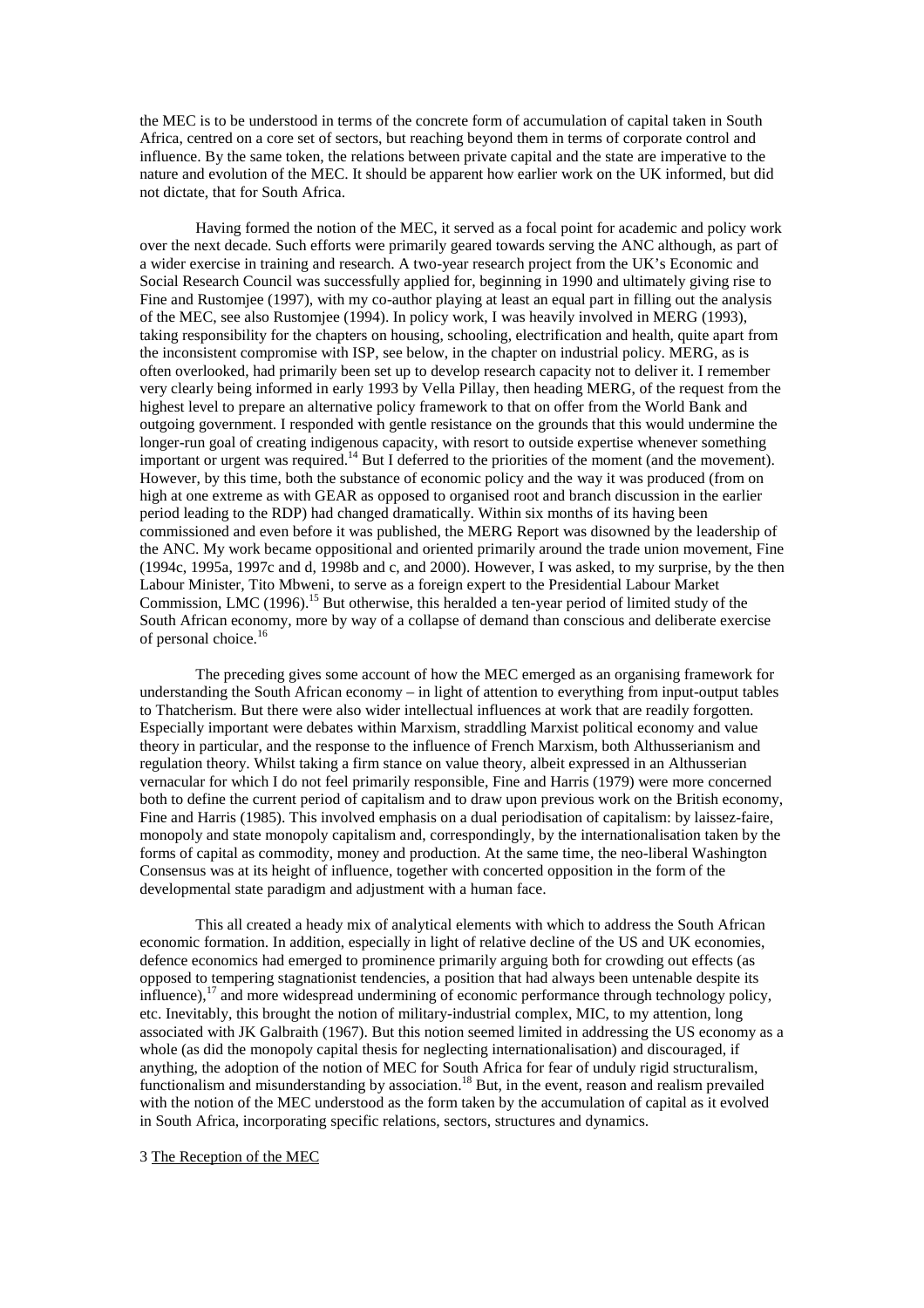I am not in a position to pass serious judgement on the reception of the MEC in scholarly, policy and more popular discourse. I have not studied how and how much the idea has been deployed and am otherwise subject to bias irrespective of my own paternal/maternal rights. I am liable to take note of the use by others where it might otherwise escape notice but I have also, over a ten year period, been aloof from the South African scene. Being of a modest disposition, despite the evidence of this paper to the contrary, I have not sought to push the MEC on others and certainly not to investigate and applaud or contest its use or rejection. The exception that proves the rule is the debate between Bell and Farrell (1997 and 1998) and Fine and Rustomjee (1998).

 For the first time, for the purposes of this paper, I made a Google search for "minerals-energy complex" and came up with 15,000 or so entries. I suspect this reduces to half if Amazon and the like and Patrick Bond are excluded. I also suspect that you need to score at least a million or so to be considered to have made any sort of impact.<sup>19</sup> But, possibly reflecting my prejudices, and despite the Google references across an impressive array of applications and users, generally extremely positive and/or taking it for granted, the MEC does not seem to be prominent. Most significant is the failure even to acknowledge it by those who would, presumably, reject it.

 Why is this so or, more constructively, tracing where the MEC is or is not used, and how and for what purposes, is a potential source of investigation within the sociology of knowledge. From the earlier account, it is apparent that the MEC became associated very rapidly with dissident scholarship, rhetoric and policy stance. What follows is a harsh, even offensive, judgement but economic analysis and policy around the time of the transition became either the prerogative of mainstream, narrowminded orthodoxy or of non-economists. The depth of understanding incorporated in the MEC may not have been appreciated in any sense of the term. Nonetheless, its close correspondence with the empirical realities of the South African economy did, and continues to, allow for it to be embraced at different levels of understanding. So the antipathy to the MEC runs deeper and must be sought elsewhere.

 My first visit to South Africa was in 1987 at the request of the ANC to review the work of the Economic Trends, ET, group. ET was run by Stephen Gelb and was strongly supported from NUMSA through participation of Alec Erwin. The organising framework for ET was the idea of racist Fordism, inspired by Gelb. This was a point of difference with, from my perspective, the framework of regulation theory crudely imposed upon the South African economy, Gelb (ed) (1991). My impression of those engaging in the sectoral studies within ET was that it allowed them to do their research and they were prepared to go along with the framework as long as it did not get in the way. Very few positively used it, and it was probably inapplicable at any level of detail (and, reflecting an element of underconsumptionism, unable to address the fate of non-consumption sectors – why should gold and capital and intermediate goods be restricted by race).

 It was, however, indicative of personal and intellectual opportunism that grew out of all proportions as the Industrial Strategy Project emerged out of ET. Intellectually, ISP took also took its inspiration from French Regulation theory, especially in its flec-spec, post-fordism version, and it was spearheaded by Raphie Kaplinksy (a disciple in this respect of Robin Murray at IDS) and gathered together a number of those who had previously studied at Sussex. Of course, from an MECperspective, irrespective of the merits of flec-spec in the wider world (its now having declined to nothingness other than in the perpetually evolving global commodity/value chain approach), the ISP had practically nothing to say about the major sectors of the South African economy and, with minor exceptions, ISP was inevitably self-limiting to those sectors that might be interpreted within its analytical orbit. To me, this seemed like the GLC rationale turned upside down. For it, you could only work with small-scale industry, so flec-spec was adopted. For ISP, flec-spec was adopted, so you could only work with small-scale industry.

 Inevitably, ISP and MEC were entirely incompatible but ISP prevailed in discursive circles merely by weight of numbers, resources and connections. In retrospect, it has had little or no impact upon policy and, at most, survives on the margins most notably in the group around Mike Morris, whereas others including Kaplinsky have moved on, possibly as if they never subscribed to the approach.<sup>20</sup> At most ISP served the role of creating a smokescreen around debating and formulating industrial policy. In this respect, it conformed to two holy cows in the economic historiography of South Africa that the MEC approach had been determined to slaughter, not least in securing foundations for future policy and the challenges that it posed. First is the belief that South Africa's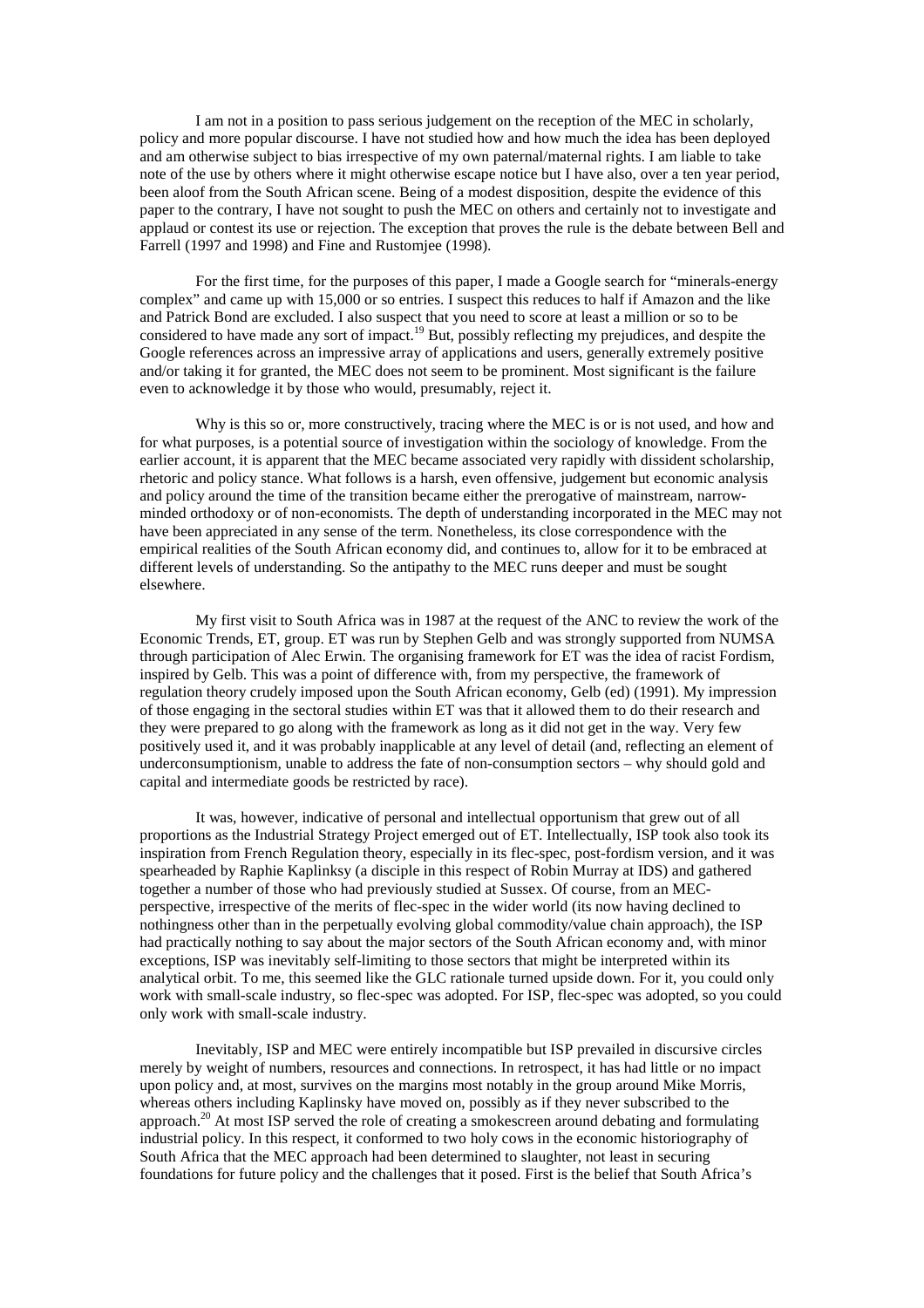industrialisation had been based on a (failed) import-substituting industrialisation around consumer goods. On the contrary, this was to focus attention on the wrong goods and the wrong policies. For South Africa's industrialisation had been the consequence of development, if within limits, around the core MEC sectors. Accordingly, it remains the gap between this core and the consumer goods industries that needs to be filled by active intervention.

 Second, then, South Africa's industrial policy had primarily been seen in terms of protection of consumer goods. But equally if not more important has been the support given to the MEC through the formation and promotion of state corporations such as ESKOM, ISCOR and SASOL, and the coordinated expansion of private and state capital around the MEC and MEC-related sectors. In this light, industrial policy for the post-apartheid economy looks very different from the intra-sectoral fiddling attached to the ISP and its failure to get to grips with the core structures, processes and dynamics of the MEC, let alone the entrenched economic and political interests to which they are attached.

#### 4 Post-Apartheid Economy

 Elsewhere I have argued that the post-apartheid economy has continued to be dominated by the MEC but with new features coming to the fore, Fine (2008a). From an early stage, it was emphasised that the South African conglomerates had been frustrated in their attempts to globalise their operations by exchange controls from 1985 and by the stigma attached to apartheid, Fine (1997c), and Rustomjee (1991) had studied illegal capital flight before working with me on the MEC. But globalisation has also increasingly meant financialisation of corporate governance. The two together have exercised a profound effect on the South African economy and, equally, on macroeconomic policy as the imperative of corporate shifting of capital overseas on favourable terms has underpinned the adoption of policies more or less indistinguishable from IMF orthodoxy. Incredibly, the South African economy now has a financial sector that is presumed to account for one fifth of its GDP. But how is it possible that so much by way of financial services should be required to move the real economy (and South Africa has a trade deficit in financial services and so cannot use the UK excuse of earning foreign exchange by providing services abroad)? The answer is that it cannot. Rather than finance servicing the real economy, it is the other way around. One quarter of the real economy is taken to support financial services which are then added on to the level of real output to make up GDP, see below.<sup>21</sup> Whilst there is much evidence to support this view, it does require further theoretical and empirical investigation of some sophistication.<sup>22</sup> Analytically, there is the need to close the gap between how macroeconomic policy is conceived, presented and implemented and how it responds to and promotes the process of capital export and speculation alongside the continuing functioning of other aspects of the economy.

This offers a very different starting point than the orthodoxy, not least the idea that the stability of the economy, however targeted, is being traded off – and possibly too strongly - against growth or other economic objectives such as expansion of expenditure on health, education and welfare. Such is the view of Stephen Gelb, with his account organised around the notion of a generally unachievable trilemma of exchange rate stability, independent monetary policy, and inflation targeting, Gelb (2005) for example. But this trilemma approach is based on a false analytical framework from within orthodox macroeconomics – one that separates the short run from the long run, is organised around equilibrium, and which treats monetary policy independently of its insertion within a financial system (as opposed to a limited set of markets for assets). This means that the decisive issue governing macroeconomic performance and policy for South Africa even within this narrow perspective, the pressure for capital control liberalisation for domestic conglomerate globalisation and financialisation, is more or less overlooked. The dilemma faced by policy was how to allow capital export as far as possible without bringing down the value of the Rand and, thereby, undermining the worth of capital export itself. This was complicated by the inflow of volatile short-term finance to fund the long-term outflow, something always placing the economy on the edge of financial crisis, thereby justifying neoliberal macroeconomic management. Meanwhile, levels of investment within the domestic economy have remained limited, not primarily because of the lack of attraction to inward investment but because of the external orientation of domestic conglomerates and their failure to invest in the domestic economy at required levels.<sup>23</sup>

Yet, no one in the orthodoxy seems to be able to explain this lack of investment without descending into appeal to ad hoc factors that are blown out of proportion. Thus, in a major report from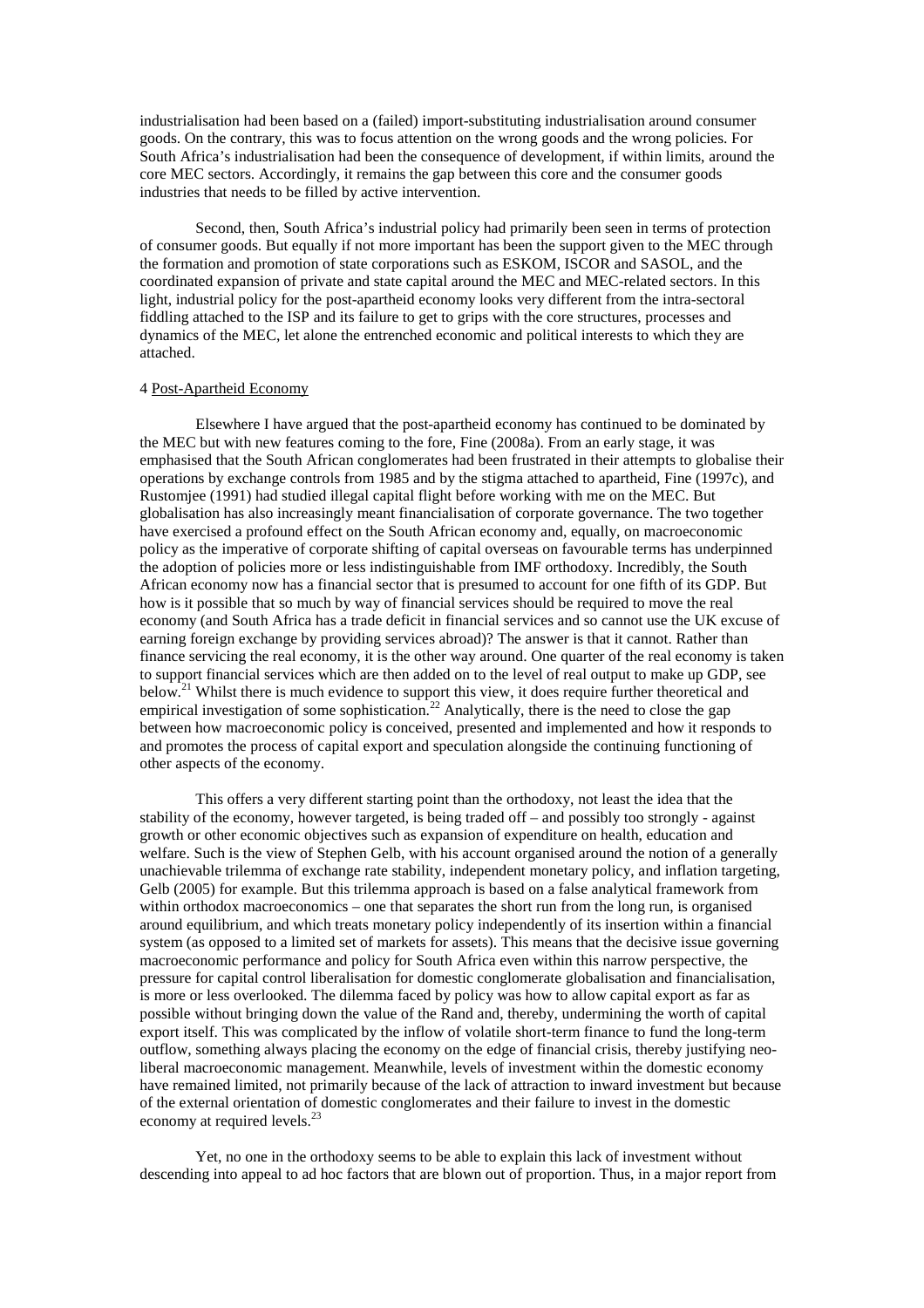the World Bank, Clarke et al (2007, p. 14) conclude that the "investment climate is mostly favourable – power is cheap and relatively reliable, the burden of regulation is not excessive, corruption is low, the ports function relatively well, access to finance does not seem to be a major problem for most enterprises, and most people trust the court system". So, in order to explain why private investment has been so modest in South Africa, other reasons have to be put forward such as exchange rate instability, cost of skilled labour, labour regulation, and cost of crime, and even that their study is too early and insufficient time has passed for the favourable factors to have worked through. Significantly, these factors are only hypothesised after the others have failed (and should have been incorporated into the original analysis rather than used to excuse its failings). Capital flight by financialised domestic corporations is, though, notable for its absence! Gelb (2006, p. 4) himself even argues that it is the shadowy presence of alliance opposition to GEAR, despite its absence in formulation, that led to its failure in implementation, discouraging in-flow of capital as GEAR was not perceived to be credible enough.<sup>24</sup> No doubt, this also all weighed heavily on Trevor Manuel's mind as he reduced capital controls on domestic conglomerates and granted permission for them to list overseas.<sup>25</sup>

There is, of course, some evidence to support this interpretation of financialisationglobalisation overhang, although not as much as there should be because such matters have scarcely been investigated on these or other terms. But, indicative of the high level of pressure for disinvestment and how it has increased, Mohamed and Finnoff (2004, p. 2) estimate that illegal capital flight from South Africa rose as a percentage of GDP from 5.4% between 1980 to 1993 to 9.2% from 1994 to 2000. From the South African Reserve Bank, Wesso (2001) reckons from 1991 to 2000 that there was an overall net, foreign direct investment, FDI, capital outflow at R386m per quarter. This is not broken down into inflows and outflows and the impact of capital controls is set aside on the grounds that there is no reliable index for capital mobility so that there is no way to account for the impact of capital controls, p. 64. This is a bizarre neglect of responsibility – not to investigate the importance of something because it is difficult to index, especially in light of his own asserted judgement that volatility in net direct investment had been "mainly due to South African firms receiving exchange control approval to invest offshore", p. 68 (see also p. 75).

Chabane et al (2006) report on a different aspect of disinvestment by domestic conglomerates, providing evidence in support of the position adopted here. For, "Rather than London listings enabling conglomerates to raise capital to fund investments in South Africa, there has been a much more striking pattern of outward acquisition and investments … total stock of outward FDI has grown from \$8.7billion in 1995 to \$28.8billion in 2004", p. 559. Permission for listings, as pronounced by Trevor Manuel in his 2000 budget speech, has been dependent upon: foreign expansion being integral to the company, that it should be an international concern with high share of revenue outside of South Africa, that there should be monetary and balance of payments benefits, and an advantage (to whom?) in raising capital. It is not even clear whether all or some of these criteria need apply and, implementation in practice is discretionary, and secret in application and response by the Minister. There is reference to advantage and benefit to the company and to the balance of payments, although the connection between these and the broader contribution to the economy, and the disadvantaged within it, are diffuse to say the least!

Significantly, Chabane et al (2006) also report a peak of unbundling deals by domestic conglomerates in 1999, accounting for R80b, p. 555. This also coincided with a spate of mergers and acquisitions between South African and off-shore companies. It is surely not accidental that this followed the raising in the previous year of investment abroad limits to R50m per company outside SADC and R250m per company within SADC. Further raising of the limits and easing of controls have followed in subsequent years. But it does not take a corporate genius to work out that you get more out of the country if you break up a conglomerate into separate companies and benefit from multiple allowances!<sup>26</sup>

More generally, the EIU (2007, p. 54) reports for South African financial services that, "The sector is one of the largest and most deregulated within the emerging markets, with sophisticated banking, bond and insurance markets accounting for around 20% of GDP and 1.3 million jobs in total …" But does it do its job. It would appear not. For, putting it unduly extremely, apart from taking one quarter of what is produced by the rest of the economy, financial services are, from a variety of perspectives, entirely unproductive. They produce nothing at all other than acts of exchange between willing parties and, increasingly, acts of exchange that only involve, at most, paper products. Yet, in an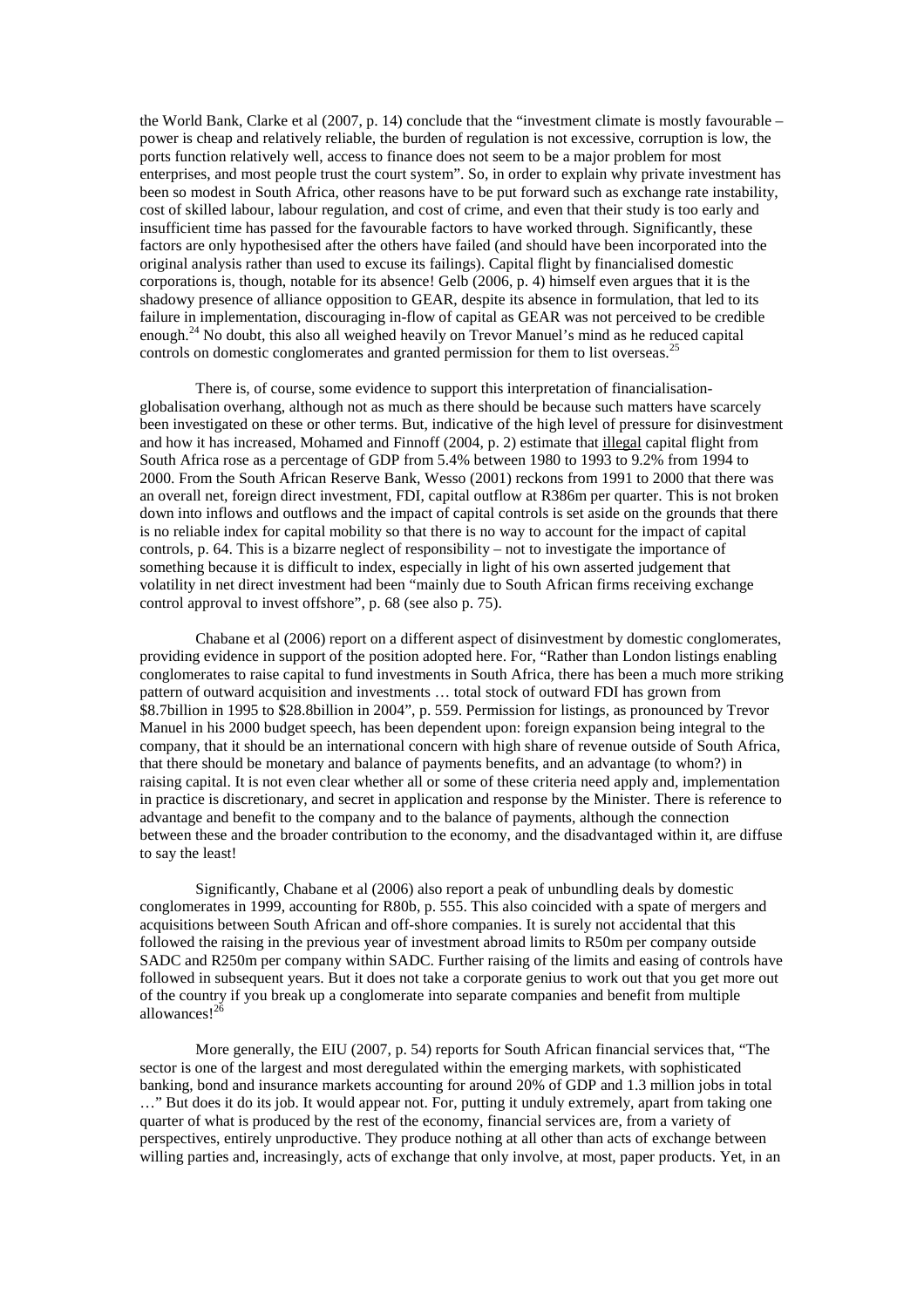economy and society in desperate need of transformation, they have grown at almost twice the rate of GDP over the last decade or so but offer no services directly at all to 40% of the population.

In a sense, then, the highly financialised South African economy absorbs a quarter of what is produced and, to add insult to injury, leaves less produced as a consequence, as well as dictating much of macroeconomic policy. To sustain the Rand, for example, reserves were depleted from \$4.3b at the end 1995 to \$2.2b by the end of 1996. Much the same occurred again in 1998, with the use of \$1.2b to protect the Rand. This all sheds light on the traditional defence given for South African macroeconomic policy. Trevor Manuel offered the following rationale before the inquiry into the collapse of Rand in December 2001, instigated by accusations that the collapse had been engineered by speculators to make money, and cited in Steyn (2004, p. 126), emphasis added:

Some commentators have called for a "big bang" approach to exchange control relaxation. At the same time, however, most of the same commentators have recognised the complexities and pitfalls inherent in capital account liberalisation. Mindful of these complexities, government's stated commitment has always been clear and unequivocal – we are committed to a gradual process of exchange control liberalisation that takes into account critical sequencing considerations. A sustainable development path requires that certain conditions be in place before proceeding to full capital account convertibility.

This is extremely revealing for depending upon appeal to sequencing and preconditions before capital controls can be lifted. This is now accepted as appropriate, even by neo-liberal commentators after what has been the extent of financial instability created across the world economy by what is now perceived to have been too rapid a lifting of exchange and especially capital controls without preconditions in place. But, within Central Bank policy and the academic literature, these issues are primarily concerned with regulation, control and transparency of short-term capital movements. This is not what has been the South African problem but the long-term overhang of disinvestment attached to domestic conglomerates. Indeed, South Africa would pride itself on its degree of conformity to international financial standards, especially those necessary for allowing regulation of short-term capital movements.

In short, the problem is not one of preconditions and sequencing other than in handling the overhang of disinvestment by South African domestic conglomerates. As Steyn comments, "The debate about a 'big bang' rears its head every now and then. But Manuel prudently chose a gradualist approach, and reforms were timed to coincide with periods when the economy appeared able to withstand the change". But what was the change that was necessary to withstand could not be clearer:

There can be no doubt that the easing of exchange controls contributed to the rand's slide during the period that Manuel has been finance minister. After years of isolation, the pent-up demand for foreign investment by institutional investors and companies was huge. The extent of this demand is illustrated by the fact that, from the introduction of the asset-swap mechanism in 1995 till its abolition in early 2002, institutional investors invested R100 billion abroad.

If, as is to be believed overall from the book in which Steyn contributes, Trevor Manuel is to be judged as a success in his macroeconomic policy, that success resides in managing the outflow of capital by the domestic conglomerates and, it should be added, presenting it as something else in terms of macroeconomic objectives.

 Ten years ago, I did raise these issues sharply in terms of the role to be played by the South African financial system, Fine (1997c).<sup>27</sup> At that time, with the emergence of the post Washington Consensus, with Stiglitz to the fore, the idea of different types of financial system had been accepted by (non-neo-liberal) orthodoxy, especially with two ideal types – Anglo-Saxon and Japanese-German. Whilst the first putatively involved short-term financing through markets without commitment, the second was based on long-term investment with non-market coordination between banks and industry and presumed to overcome informational asymmetries and short-termism. Irrespective of the empirical veracity of such ideal types in practice, I argued that this overlooked the external power relations and dynamic governing both industrial and financial policy. South Africa, in particular, offered a striking example of both Anglo-Saxon-type banking and conglomerate ownership across banking and industry, with no apparent inner problems of coordination since both sides were owned by the same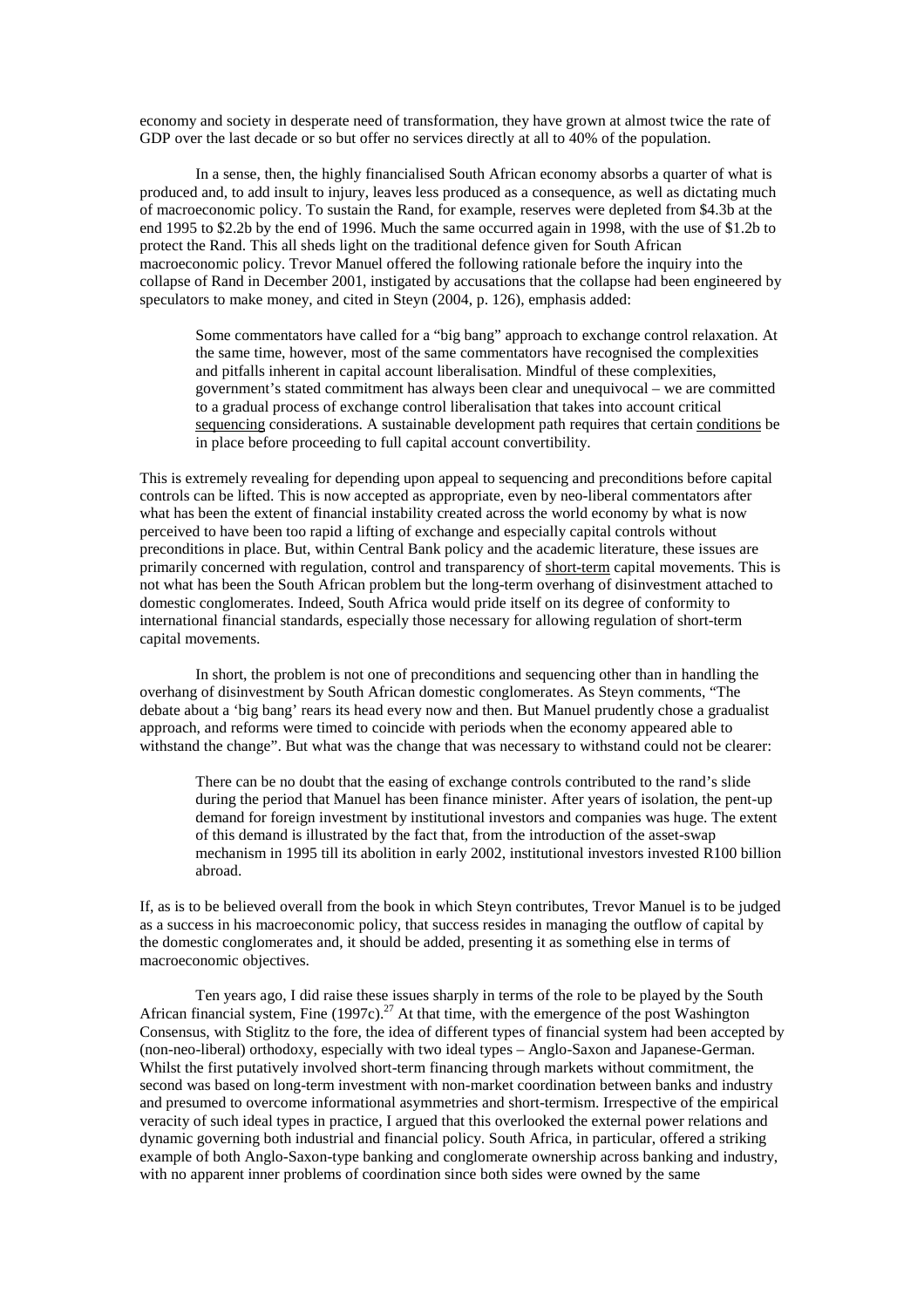conglomerates. Consequently, the main issue for South Africa was, and remains, how to transform the financial system into one that provides finance for investment for both economic and social restructuring and development. If anything, I underestimated the importance of financialisation as such, seeing it as merely a means for globalising conglomerate's real activities rather than, increasingly, as a defining aspect of the current stage of capitalism, Fine (2007a).

Yet, over the past few years, there has also been a shift in the (macroeconomic) policy rhetoric away from GEAR, with explicit commitment towards more state intervention, especially in public investment. Worthy of more investigation is my suspicion that this represents a judgement that handling the overhang of globalisation and financialisation has been accomplished, and there is now to be a renewal of the state-led strategy characteristic of the 1970s, marked by the expansion of core and directly related MEC sectors.<sup>28</sup> At a more general level, this may also reflect a second phase in the neoliberal project that has financialisation as its defining moment, Fine (2008c and e). An earlier phase, as a sort of shock therapy, simply released market forces as far as possible, with finance to the fore. Now, it requires the state not only to temper the worst excesses that have resulted (keeping the lights on) but also to intervene more extensively to support continuing financialisation as such (financial rescues at enormous cost) and, in the case of South Africa as more generally, its dependence upon the surplus produced elsewhere in the economy from which it cannot escape.

 This is not to say that the MEC as a collaboration between state and private capital remained inactive during the GEAR period. Indeed, the state-owned Industrial Development Corporation, IDC, was the major domestic manufacturing investor in the period, often creating jobs at a capital cost of between R5m and R8m in capital per worker, hardly conducive to employment creation, Roberts (2004) for a wide-ranging discussion. But that this expansion of the economy, even around MEC sectors, should take second place relative to conglomerate globalisation and financialisation is strikingly illustrated by the electricity crisis, again subject to further research and as much as confidentiality, or secrecy, will allow. Ten years ago, as I was withdrawing from work on South Africa, electricity supply was so much in excess supply that power stations under construction were being mothballed. There was the prospect of export of power not only throughout Africa but also into Europe. Reports of capacity shortage and outages upon renewal of work on South Africa were initially received on my part with disbelief. But there's no denying when the lights go out or, of greater pertinence, when the mines stop working.

How did this come about? I am not convinced a full explanation is yet available and would involve close interrogation of individuals involved in decision making (not least through an open public enquiry). Within Africa and elsewhere in the developing world, in electricity and for other social and economic infrastructure, privatisation has not delivered, after an initial burst of enthusiasm, the necessary levels of investment. And nor has what has been delivered been entirely satisfactory in outcome, Bayliss and Fine (eds) (2008). Unfortunately, the emergence of South Africa's need for new capacity coincided with the late realisation and acceptance that privatisation was not going to deliver. For the last four or five years, the World Bank has accepted this and has fallen back upon a strategy of promoting state-led private participation. If the private sector won't do it by itself, the state must make conditions and resources more conducive for its participation. Significantly, the recent report on ESKOM from the World Bank, Kessides et al (2007), basically concludes that it had performed well but that it still makes sense to promote public-private initiatives where possible, something that has become a matter of dogma where previously the Bank sought to depend upon privatisation alone.

Even so, over the past fifteen years, there have been any number of plans for restructuring electricity supply. I recall in the early 1990s being invited to a one-to-one breakfast with Alan Morgan, then Chief Executive at ESKOM, at the Savoy Hotel, London. I am not sure whether either of us knew what the other was doing there, although he presumably had more of an idea than I did. I formed the impression, though, that, as a fishing exercise on his part in terms of ANC intentions, he had less of an agenda of his own to pursue than a desire to see settled the institutional framework within which to run the business.<sup>29</sup> It should be recalled that this was a time when any number of schemes were being proposed for the new democratic constitution, including a Swiss canton for the Afrikaners, and the same applied to the economy with scenario syndromes, including any number of schemes for the whether and the how of privatising electricity, itself complex across arrangements for generation, distribution and marketing quite apart from the issue of electricity supply to thoee previously unconnected.<sup>30</sup>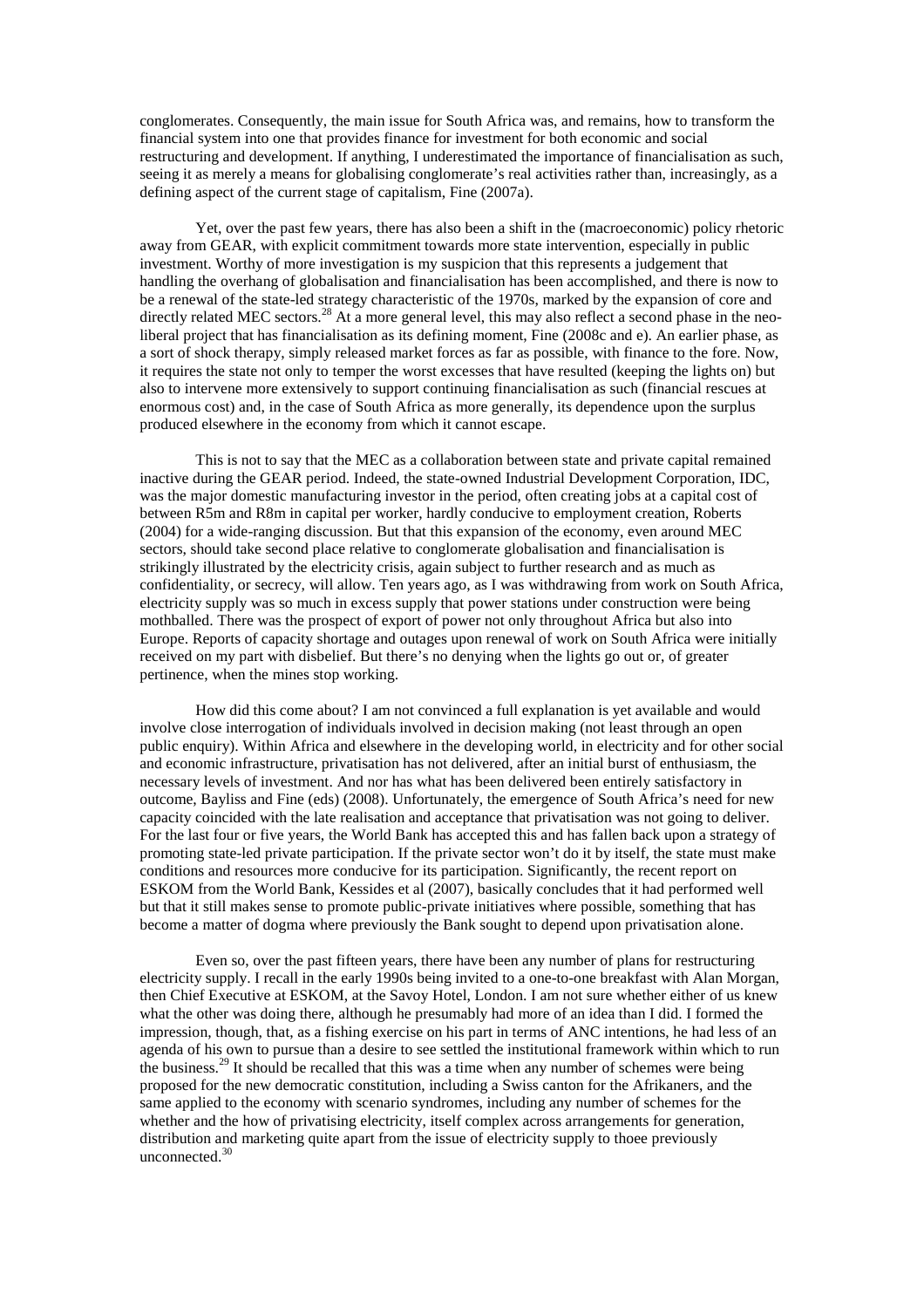Such uncertainty has remained to the present day, in part contingent upon hope and uncertainty about how and how much the private sector would participate. This goes a long way towards explaining the failure to make the necessary investment in increasing capacity. For the decline in the reserve margin has slowly but steadily evolved over the past decade and recognisably revealed itself in acute form. And yet there has been no capacity added to generation between 2002 and 2006.<sup>31</sup> To some extent, this represents a failure of coordination across government departments with this, and corresponding powers, residing predominantly within the Ministry of Finance and the Presidency, at the expense of other Ministries. Otherwise, surely, those of Mineral and Energy Affairs, Trade and Industry and Public Enterprises would have collectively prevailed in expanding provision?

But of crucial importance, and generally overlooked, is the role played by the domestic conglomerates that have had much to lose themselves in the wake of the power cuts. Why did they not press for expansion of capacity on a timelier basis? Historically, of course, the conglomerates have benefited from, even taken for granted, state provision of by far the cheapest electricity in the world (together with profitable contracts for providing coal to power stations). Over the past decade, and for much longer, $32$  their individual if not necessarily their collective interests have been served by globalisation and financialisation of their assets, and certainly not tying them up in ESKOM, privatised or otherwise. And the scale of investment required is staggering, over R300 billion over the first five year period alone or of the order of 17% of GDP.<sup>33</sup> In crude, crowding-out terms, it was a matter of government committing this investment itself or allowing the conglomerates the equivalent to export as capital oversees. Both sides seem to have made the same choice at their mutual expense in terms of electricity supply. Significantly, this need not have been the case by reference to different relations between the state and capital. With "negotiation" over the new minerals bill, Black Economic Empowerment essentially appropriated 25% of the nation's mineral resources at the expense of the conglomerates and worth R55 billion, Hamman et al  $(2008).<sup>34</sup>$  So, in this arena at least, the state was prepared to act to redistribute wealth but without regard to its creation through deploying such revenue for providing electricity generating capacity.

But there are much broader implications even than this. For, as far as industrial policy is concerned, it points to the absence of coherence and determination in policy in South Africa in a rather different way, the definition or understanding of industrial policy itself let alone how and whether it has been implemented. There has been an extraordinary narrowing of understanding of what is meant by industrial policy and the capacity to implement it. Striking is the claim of Morris et al (2004, p. 206) that, "The industrial policy designed by the Industrial Strategy Project … and adopted by the new democratic South African regime was founded on a view that 'competitive advantage must also be derived from intra and inter firm cooperation'", emphasis added. It is a moot point whether ISP offered very much by way of policy, whether it was adopted, and whether it engaged at all with the major policies being adopted and influencing the progress of industry. Appropriately, Dave Kaplan (2007, p. 91), a leading member of ISP and for a time Chief Economist at the Department of Trade and Industry, concludes that, "First, industrial policy should not, in the current context be too ambitious. Second, given limited governmental capacities, a more prominent role should be accorded to the business sector". As indicated, he bases these conclusions on the limited institutional capacity to deliver policy. This raises questions over why, if this is the case, industrial policy has not been more extensive (and failed), why existing capacity has been distributed as it has (to macroeconomic management and to the financial sector for capital export, and, of course, to BEE), and why it has not be distributed elsewhere, and what is being done to raise institutional capacity, Fine (2008a).

In this light, consider trade policy, for example. In the past, this was very much a matter of protection on demand to small-scale Afrikaner capital to secure survival. With minor exceptions, this has been cast aside in the post-apartheid period, with tariff reduction exceeding WTO membership requirements, MEC core sectors the main beneficiaries, and black labour-intensive employment the main casualty, Fine  $(1997c)$ <sup>35</sup>. This paper also forcibly argued within the confines of orthodoxy itself that industrial as trade policy is fundamentally flawed in relying upon notions of effective rates of protection – as, outside a two-good world, such a notion cannot be properly defined theoretically, cannot be properly measured empirically even if it could be defined, and even if it could be defined and measured, effective rate of protection reduction is not necessarily beneficial. The broader conclusion is that trade cannot be considered legitimately in isolation from other elements of industrial policy. As you have to have a trade policy (even if neo-liberal), it follows that you have to take a stance, however wittingly, on other areas of policy with which it interacts.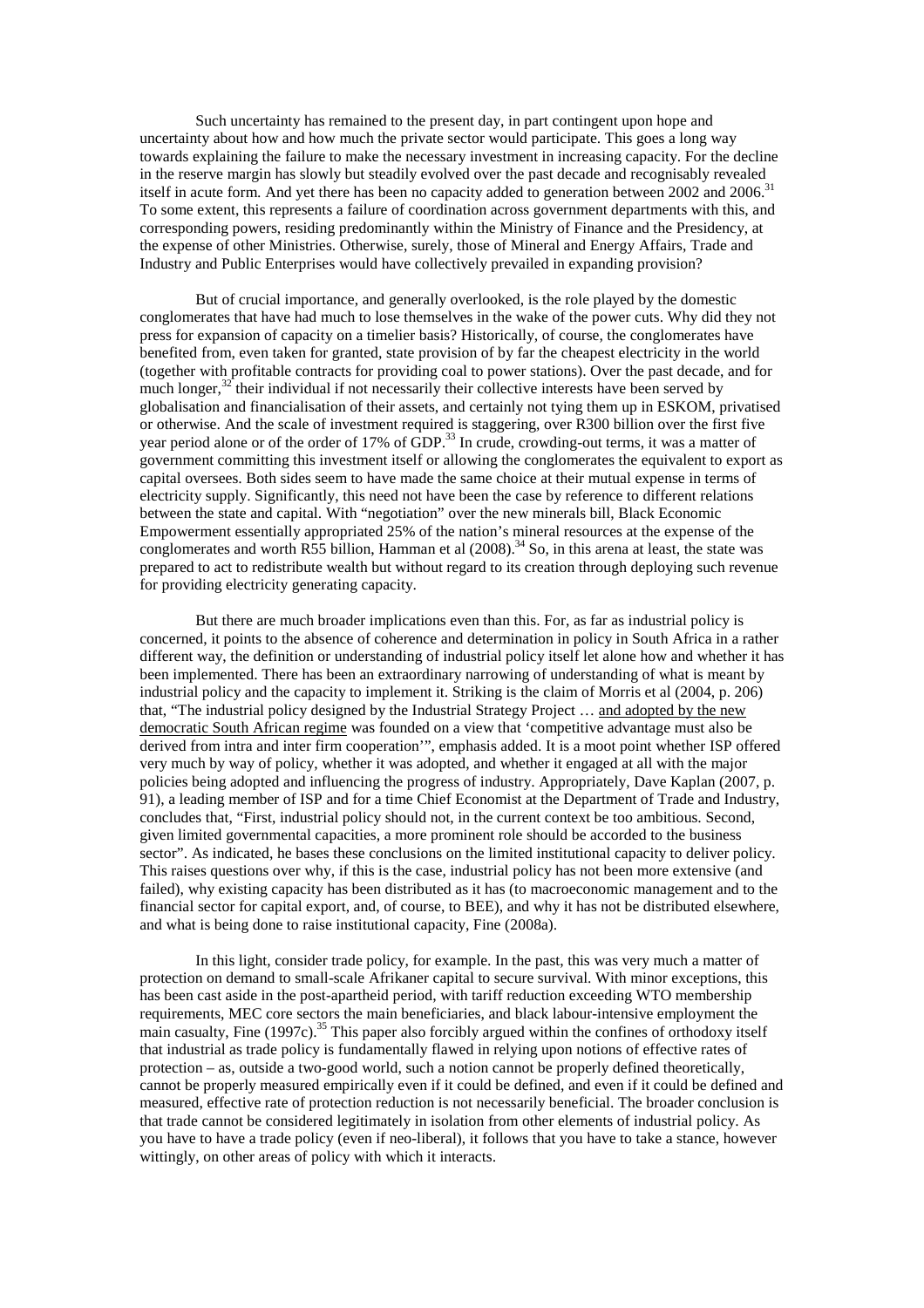By contrast, for Kaplan, a virtue is made out of a narrow definition of industrial policy, and a narrow definition is made into a necessity. For, in addition, Kaplan praises the Western Cape microeconomic development strategy as a model that might be followed by central government. But it is worth noting what view is taken by those themselves who have responsibility for implementing that model in light of the power crisis, citing McDonald (2008, Chapter 1):

A survey of business attitudes in Cape Town undertaken in late 2006 by the Western Cape Investment and Trade Promotion Agency (Wesgro) underscored these corporate concerns. Some 71 per cent of firms interviewed cited "electricity reliability" as the second largest "constraint" on business growth in the city (after crime), noting that unreliable electricity supply had a "serious debilitating impact on their business".

From this can be drawn four implications. First, it is necessary to slaughter the two holy cows in the economic historiography of South Africa – that (flawed) industrialisation took place through protection of consumer goods, and that industrial policy was essentially a matter of tariff protection. Second, then, the notion of industrial policy should be much more widely stretched to incorporate whatever is necessary to guarantee industrial success including, as indicated here, the question of national and local power supply. Of course, this is not a matter of throwing in everything that you can think of but of incorporating those issues that are of significance to success for specific interventions. Third, as already suggested and more specifically, this is neither a matter of leaving power supply to the private sector nor of the absence of the institutional capacity of government to deliver. Rather, government has failed to intervene out of deference to the private sector. Fourth, and possibly most important, this all suggests that it is not possible to have an effective industrial policy unless it is extensive. For no, or little policy, even with limited capacity, can arguably be worse than an imperfectly implemented policy with ambition. Even if the conglomerates know best and have the best capacity, they do not necessarily do best – just as we would not, presumably, leave defence policy to the arms manufacturers on the grounds that they know best what are weapon capabilities and how to use them.<sup>36</sup> Those with superior resources may have unacceptable motives and pursue them dysfunctionally for the rest of the population and even for themselves – although South Africa's conglomerates are probably not ruing their failure to take on electricity supply on their own account.

 Diversity of outcomes – for electricity supply, on the one hand, as opposed to BEE enrichment, on the other, through mineral leases - arises out of the tensions in the structures and dynamics of the MEC and its location within the South African economy today no less than in the past, as with the formation of state corporations in the 1930s but with limited integration across the rest of industry. It is necessary to see the present as the history of the post-apartheid economy in the making as the MEC unfolds even if it does not unravel.

#### 5 From History of "MEC" to History of MEC

It was always my ambition as an academic that the MEC approach should be extended to incorporate other areas of study than the immediate and recent functioning of the South African economy and the policy implications that flowed from this. Inevitably, in rooting the MEC in its past and gaining a hold over its character and dynamic, the history of the MEC was engaged, both within Fine and Rustomjee (1997) and also on other occasions, most notably in Fine (1992a and 1994b) and Fine and Rustomjee (1992 and 1995). But, as with the slaughter of the holy cows of industrialisation and industrial policy, there is considerable re-investigation and re-interpretation of the past that might be engaged. This should go back to the emergence of mining, and draw readily on existing scholarship that has much more easily and fully identified the intersection of race, class and economic and political interests.

 This might also go some way towards redressing the balance in existing MEC work in its undue pre-occupation with what capital (and the state) did as opposed to the actions of labour, trade unions and other organisations of resistance and change. Work had begun on South African labour markets, not least in view of attachment to the Labour Market Commission. But most of this remained unpublished.<sup>37</sup> My own approach grew out of a critique of segmented labour market theory. The latter has an interesting history. It arose out of the idea of dual labour markets, itself associated with a dual industrial structure of highly paid, careered, monopolised, capital-intensive stable employment as opposed to flexible low-paid, unstable jobs in a competitive sector.<sup>38</sup> Inevitably dual led to multiple labour markets in deference to empirical realities, and explanation for these structures was offered in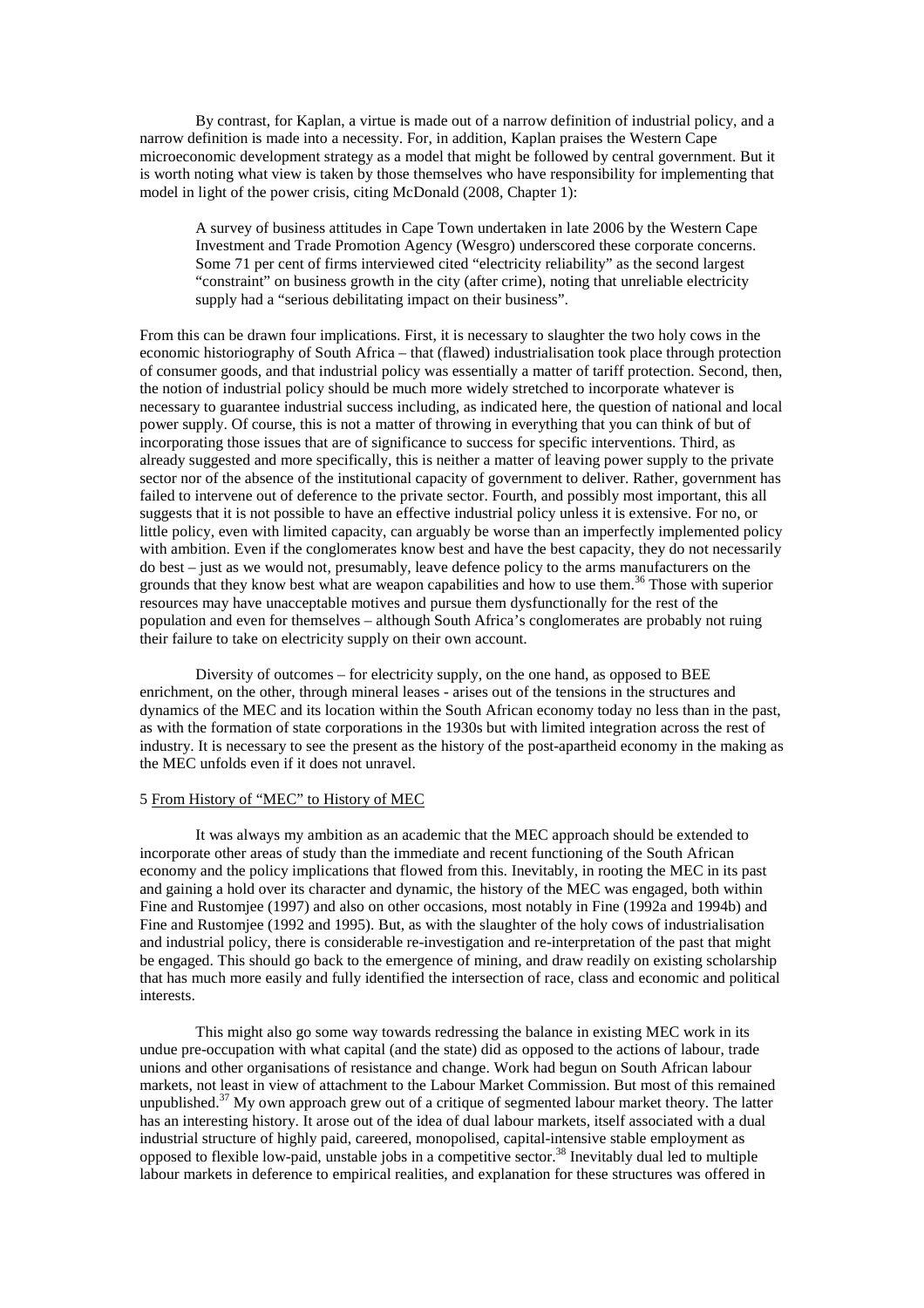terms of broad socio-economic determinants both from the nature of jobs supplied (industrial or employer characteristics) and who got to fill them (employee characteristics).

Until the mid-1980s, the idea of segmented labour markets was entirely rejected by mainstream economics in deference to theoretical and empirical models based on human capital (although these always left an unexplained residual by major socio-economic characteristics such as gender and race). Significantly, with the emergence of the market imperfections approach to economics, segmented labour market theory was appropriated by the mainstream, and is interpreted in terms of endogenously created labour market structures in which initial differences in worker characteristics could be exaggerated into much larger differences in outcomes. Despite this, mainstream empirical work on labour markets has continued to take human capital as its starting point as a means to measure levels of market imperfections in the rewards accruing to workers. In this vein, in an early contribution in the post-apartheid period, Hofmeyr (1994) argued that labour market outcomes had already become less discriminatory and more integrated (i.e. not segmented) because wage differentials had declined once correcting for "non-racial" attributes such as levels of education or regional location.<sup>39</sup>

This is interesting empirically but absurd analytically, Fine  $(1998b, p. 110)$ ,<sup>40</sup> since it takes major labour market determinants such as location and education as if they are not part and parcel of systemic racialisation and segmentation of labour markets. We know, for example, that the major source of differences in pay between men and women is due to occupational segregation. When men and women do the same job, they tend much more to be paid the same. So, if we correct for occupation in looking at pay differentials, they will be drastically reduced. And much the same applies to so many factors in which men are more favourably placed than women, and it is this that has to be explained in and of itself and in relation to the functioning of labour markets.

My own approach has been different from both mainstream and radical versions of segmented labour market theory, and is much more careful in understanding the nature of labour market segmentation and of segments themselves.<sup>41</sup> For each of the other approaches, if slightly differently, suggests that socio-economic factors are thrown together and generate labour market structures with corresponding outcomes in terms of workforce, wages and conditions. By contrast, although such factors are both present and of huge importance, they are complemented by and channelled through the internal workings and generation of labour market structures. These might be sectorally specific ("vertically" determined as, for example, in migrant labour to the mines), "horizontally" determined (fluidity across sectors as for those with generic skills or professions), or some combination of the two. In short, it is a matter of recognising not only that labour markets are segmented from one another, with correspondingly different outcomes, but that they also are internally structured and function differently from one another. In other words, labour market segments are only formed concretely out of the organisation, structures and practices attached to (access to) work itself and cannot be entirely read off from broader determinants. I suspect the simplest and most obvious way of recognising this is by reference to the South African mining labour force as opposed to its domestic servants for example.

To a welcome extent, the differentiation of the South African labour markets (not market) is being recognised (as is inevitably so for case studies of particular labour markets where specific internally generated conditions are acknowledged). It is essential, for example, to reject the idea of a simple dichotomy between formal and informal employment, since each category is itself highly differentiated in wages, conditions and mode of functioning. Further, the intensive effort on identifying the poor in South Africa, in which (un)employment is a key element, has also revealed corresponding differentiation of working conditions and categories of labour. But to explain these, identification of the internal workings of particular labour markets is imperative.

Consider, for example, the study of Heintz and Posel (2008). By simple scrutiny of the empirical evidence, they do acknowledge differentiation within the informal sectors, not sector. But they do so in order to emphasise the lack of mobility across the informal sectors, and take this (alongside overall levels of demand) as the determinant of low levels of informal activity and higher levels of unemployment relative to other countries. The problem here is that (im)mobility between sectors is being asked to do too much analytical and causal work.<sup>42</sup> It has to stand for race, gender, sector and all of the other internal and external factors that shape labour markets (and the extent of mobility itself). In effect, we are implicitly being asked to suppose what would be the effect of abolishing all occupational segregation within and between (informal) labour markets. This might offer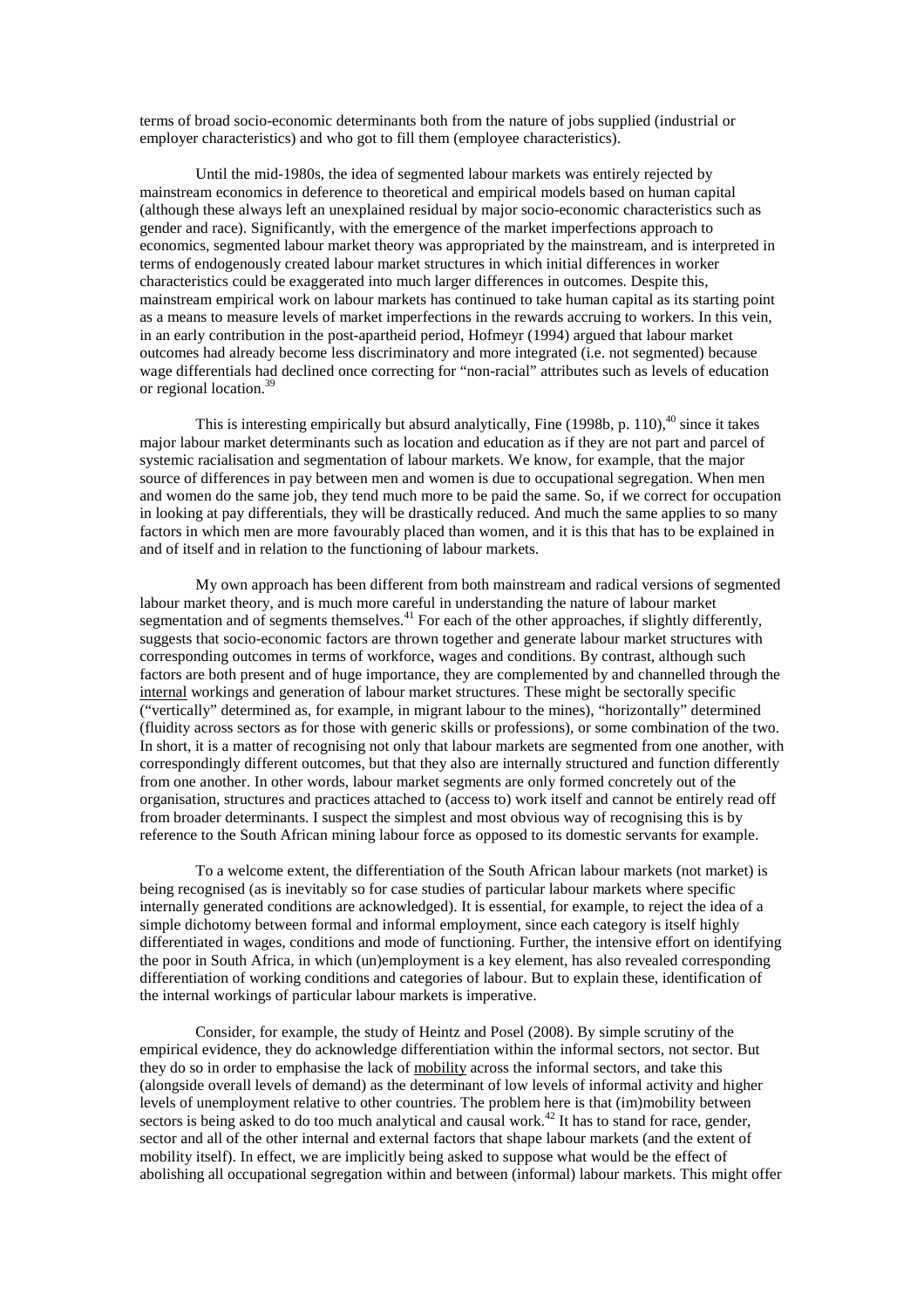a nice measure of labour market discrimination by access to jobs or otherwise but it does not allow us to understand how labour markets are structured and interact with one another.<sup>43</sup>

A more promising approach is to be found, in principle, in industrial sociology and, especially, labour process theory and an explanation for labour market segmentation built upon, but not reduced to, the division of labour within enterprises and the corresponding hierarchies that are formed out of technical change and command of production and/or work. Unfortunately, the pioneer of this approach in South Africa, Eddie Webster, has increasingly moved away from examining (the organisation of) work as such (itself a general trend across the literature with decline in labour process theory, and the associated industrial relations and sociology being redefined as human resource management) and has sought to impose a relatively crude external typology of work types on South African labour markets, see Webster and van Holdt (eds) (2005) for example, although this may be motivated by a wish to impose a calculus of economic interests upon heterogeneous sections of the workforce in terms of their wage and employment prospects under different types of policy.<sup>44</sup>

What is the significance of the MEC for all of this? First and foremost, the MEC is a major employer of labour and, consequently, is both a source of labour market segmentation and labour market segments, not least as its own more general dynamic both draws upon and contributes to economic and social reproduction. In this respect, there is a correspondence with the potential for the location of the MEC in the historiography of South Africa, since its formation and transformation of (racist) labour markets have been so peculiar. Second, as already indicated, even if not serving itself or in its related sectors as the direct employer of labour, the MEC has a more or less indirect influence upon segmentation elsewhere in the economy, not only influencing levels of employment and unemployment but also the more general conditions in which they operate (and much the same is true of state employment in setting standards in relation to which the private sectors function). Third, then, even where the MEC would appear to have no direct impact upon employment as in some if not across all of the informal sectors, it does, nonetheless, have a profound influence both by virtue of its presence in the economy as a general force and by vacating but constraining the space for alternatives. The most obvious example of this sort of thing, pervasive across the world if with peculiar characteristics within South Africa as elsewhere, is the retail system and its dependence upon both formal and informal types of retailing, Valodia et al (2007).

I am acutely conscious that the preceding account for labour markets has implicitly drawn upon a tripartheid structure of MEC core, MEC related, and MEC detached. The boundaries between these in practice are inevitably fuzzy, not least in the wake of financialisation and conglomeration as there are multiple criteria involved ranging over ownership and productive and other linkages. In addition, the nature of the connections in socio-economic terms are heterogeneous. As a result, the classification is admittedly rough and ready and at most serves as the basis for further investigation both within and between the categories themselves in order to specify their exact nature.

Three examples are illustrative. For MERG, for example, Zavareh Rustomjee identified what we dubbed a manufacturing-agricultural complex, MAC. This is highly differentiated across products and producers but the relations between manufacturing and agriculture have, not surprisingly, often been found to be mediated by the conglomerates. Similarly, for MERG, if in a different way, the role of MEC-finance had profound implications for provision of social and economic infrastructure, most obviously for electrification, insidiously so for the privatisation of health provision through insurance companies, and in the priority given to finance as opposed to simply building in provision of housing. Further, as argued in an early paper, the national system of innovation, or technological performance of the South African economy, has been profoundly influenced by the MEC, Fine (1993a). Essentially, these examples demonstrate the need to recognise both the capitalist nature of the South African economy, its specific features and their more general direct and indirect influence on economic and social life even where capital itself is not directly involved.

# Concluding Remarks<sup>45</sup>

 It should be apparent how earlier concerns confronted in work on political economy in general, in policy for the GLC and the British miners, and on the British economy, have had an influence on my understanding of the South African economy and on how economic and social policy needs to be understood and formulated. On the other hand, unlike the contributions of many others, neither an analytical scheme nor comparative experience has been imposed on South Africa in an as if way, from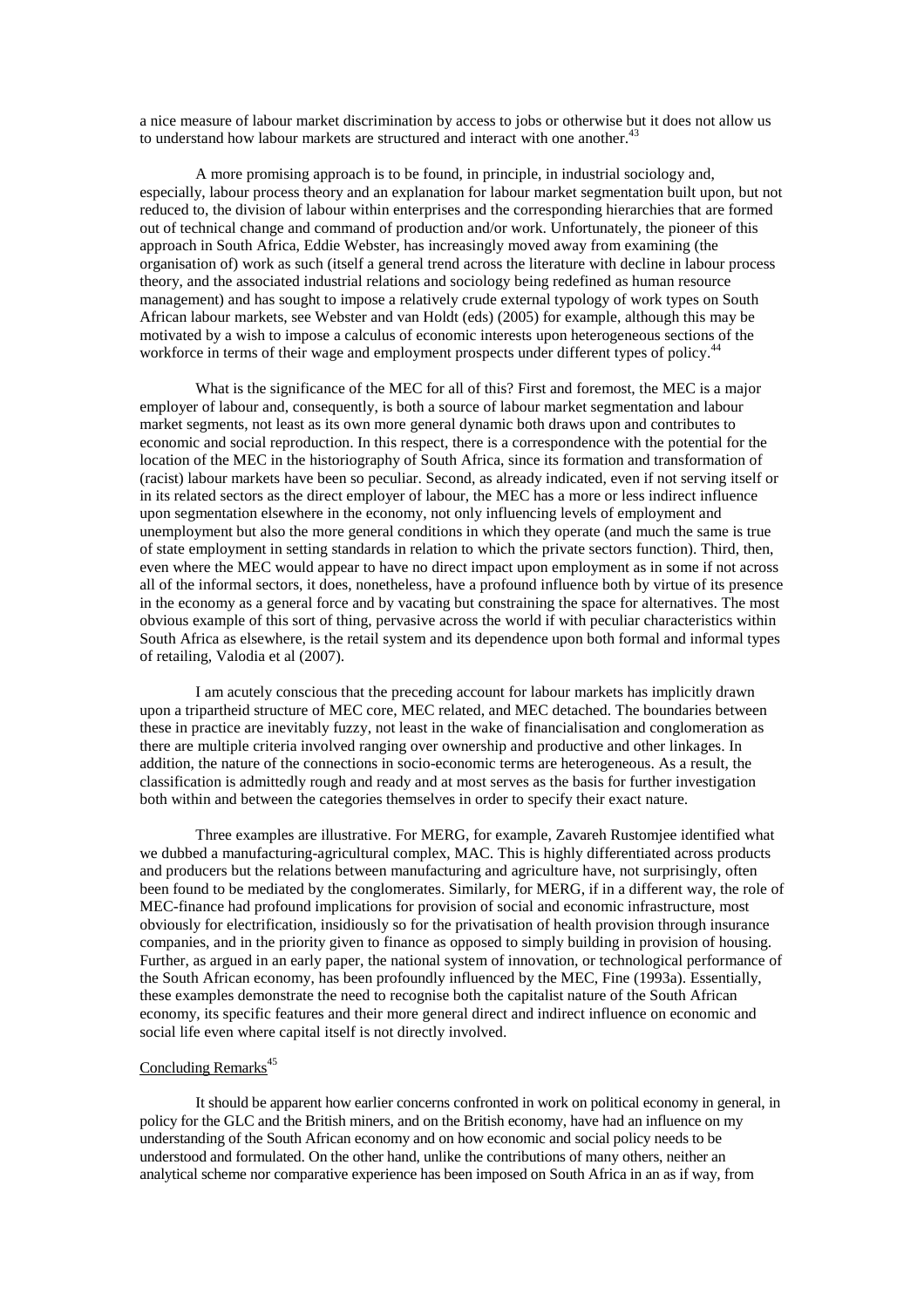racist Fordism through flexible specialisation in the academic arena and from the unmistakeably neo-liberal GEAR to the rhetoric of developmental state in government practice and rhetoric, respectively.<sup>46</sup> Rather, analysis has proceeded from the economic and social realities of South Africa itself, as captured by the notion of the MEC both as an appropriation of those realities and an investigative tool. This involves an understanding pitched at different levels of analysis, ranging from consideration of individual sectors, for example, to the shifting configurations and dynamics of economic and political power. Whilst I believe that the case for continuing to understand the South African economy in terms of the MEC remains incontrovertible, I am sufficiently sensitive to the realities of the South African situation to recognise that this view remains little known let alone accepted. However, I can still press, whether through an understanding based on the MEC or not, that the major issues of political and economic power be addressed in understanding what is going on and formulating policy responses. Currently, the South African conglomerates may not make policy but they do heavily influence its scope and impact. Any chances for success depend upon their commitment, voluntary, coerced and/or transformed, to social and economic restructuring at home.

 Such advice to putative policymakers has its counterpart in academic endeavour. The democratic transition in South Africa seems to have been associated with an equally remarkable shift in the orientation of scholarship, especially where political economy is concerned. Whilst the apartheid era was marked by oppositional scholarship of the highest quality and originality, not least in debating the relationship between capitalism and racism in the South African context, the associated methodologies and critical stances involved seem subsequently to have been lost. No doubt, there are a number of reasons for this: a loyalty to the ANC, the loss of academics to government posts, the shift in the broader intellectual environment, the imperatives of policymaking as opposed to oppositional polemics, the enhanced capacity for South Africa to be included as another case study for continuing or new orthodoxies, and so on. In other words, just as there have been powerful economic, political and ideological factors underlying the dynamic of South African industrial policy, and economic policy more generally, so there have been heavy influences behind what might be termed the neutralisation of the traditional radical perspectives attached to academic research on the South African economy. If I have managed to restore some of these, not least in terms of the heavily negative influence exerted by the World Bank from without and by government from within, I consider that I can congratulate myself on a job half done. To finish off, it is also necessary to persuade of the need to renew the commitment to an analysis of South African capitalism that is based on both continuities as well as shifts in the structures and dynamics of economic and political power in which the MEC continues to play a decisive role.

#### Footnotes

 $<sup>1</sup>$  Initial draft for discussion and only to be cited as such. Thanks to Vishnu Padayachee for comments</sup> on a first draft. This is the last of three papers written more or less simultaneously over the past couple of months. Inevitably, there is some overlap but it is relatively limited other than as indicated. Fine (2008a and b) focus more on the current character of the MEC and the putative character of South Africa as a developmental state, respectively, with the latter also addressed in Fine (2007b). Together these papers represent a renewal of work on South Africa after a ten year break and, in so short a time after so long an absence, inevitably fail to do full justice to material developments as well as the available literature. Apologies both to the reader and to those whose contributions have been overlooked and even misrepresented.

 $2^2$  The following does offer heavy critique of others that hopefully will cause neither offence, disappointment nor surprise. Those mentioned have been good friends and without whom much of what I have accomplished would have been impossible. The option is surely open for them to respond in terms of their own continuing contributions and trajectories.

 $3$  Note that this working paper was one of eleven that had been delayed in issue waiting upon my move from Birkbeck to SOAS. Six of these concerned work on the MEC, all but this one subsequently published in one form or another, the other five concerning detailed empirical research on UK acquisition of consumer durables!

<sup>4</sup> This section offers an expanded and revised account first given in an unpublished paper for a conference in Perth, Australia in 1999. Later versions of that paper excluded this account, Fine (1999) but added a critique of Webster and Adler (1999) who presented at the Perth Conference. The Perth paper itself was presented in first form at TIPS, Fine (1998b).<br><sup>5</sup> My co-oditor was Toresa Hayter.

My co-editor was Teresa Hayter.

<sup>6</sup> The others were general strategic planning, policing, ethnic minorities, and women. Greater London government was subsequently reinstated in 2000, by the Blair government, with transport as its major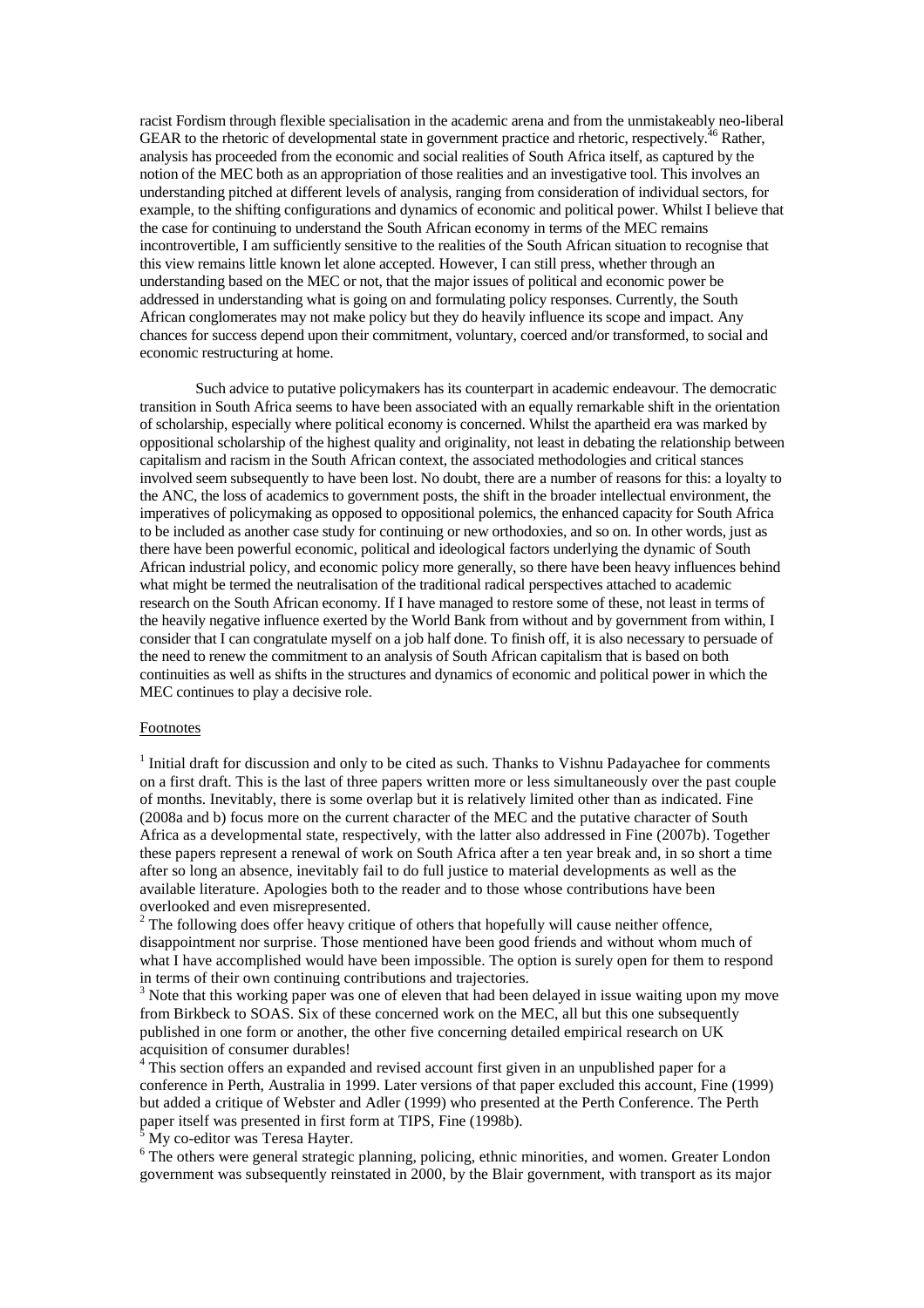function and with Ken Livingstone returning in triumph and continuing as Mayor until his defeat by Boris Johnson in May, 2008.

7 Affectionately dubbed GLCSE since many of these were drawn from the CSE, the UK Conference of Socialist Economists.

<sup>8</sup> The London Financial Strategy was redlined as far as my participation was concerned. Ken Livingstone has been notably favourable to the City as a global financial centre and, as such, as an asset to the London economy.

 $9^9$  Sabel and Zeitlin (1985), for example, for the astonishing notion that mass production was, in a sense, a big historical accident, against which the beloved and idealised flec-spec is the delayed triumph of an alternative industrial logic.

 $10$  The true story of social criteria sacrificed to commercial imperatives and the wasted investments in, to put it kindly, undeserving firms has never been told. Loyalty to the GLC, especially under the threat of abolition, and simple lack of facts made available, has muted criticism. For the price of a drink, I am happy to redress the balance, and Vella Pillay, as a board member of the GLC's Greater London Enterprise Board, would have been able to tell even more. For an "official" account, see MacIntosh and Wainwright (eds) (1987). For critique of flec-spec in the South African context, see Fine (1995b) but also Fine (1998a, Chapter 4) for a more general critical assessment.

<sup>10</sup> See Fine (1997d) and Fine (1997f) for consideration of South African privatisation and, most recently, for Sub-Saharan Africa but of relevance for South Africa, Bayliss and Fine (eds) (2008).  $11$  Tackling these issues was brilliantly pioneered by the late Andrew Glyn (1984). In the event, victory at the Tribunal proved Pyrrhic. The Coal Board still insisted on closure even against Tribunal recommendation, interpreting the wording of the agreement by the letter rather than the spirit, in the sense of only having to take Tribunal conclusions into account and not to be bound by them. The employer also threatened punitive redundancy terms in case the workforce undertook the option of Tribunal reference. See Fine (1990) for a full account for the issues covered in this paragraph. Note, though, that this experience came in handy given the opportunity in the Labour Market Commission, see below, to question Chris Stals, then Governor of the Reserve Bank and just prior to the announcement of GEAR. When asked the reason for high levels of unemployment in South Africa, he responded that the Bank's model indicated that real wages were too high. This led me to ask at what level of real wages would the Bank's model give rise to full employment, to which there was no answer, twtwna. Asked if there was a case for housing finance to be subsidised to generate employment and provide cheap homes, he responded that this was a microeconomic question but that he would have to advise government of the negative macroeconomic implications. Asked for his response to the idea of a subsidy to keep gold mines open, he replied this was a microeconomic question but that he would have to advise government of the negative macroeconomic implications. It was pointed out that gold contributed 40% of foreign exchange and this was surely a macroeconomic question, twtwna. Stals continued in post until 1999.

 $12$  As further background, the Alternative Economic Strategy (AES) had been put forward by the Communist Party of Great Britain and the left of the Labour Party in the context of decline of industrial trade unions but rise of white collar unionism. See London CSE Group (1979) for which I was a coauthor as well as Fine et al (n.d.).

<sup>13</sup> My first EROSA (1987a and b and 1988) papers covered electricity, coal and gold. Until the DEP (Department of Economic Planning, later Policy) was established within South Africa, EROSA appears to have played a major research role in formulating economic policy although, like MERG after it, the primary goal was creation of indigenous research capacity. Note that the notion of mixed economy for South Africa, now forgotten, emanated from EROSA through Laurence Harris. It seems to have been designed to defend the role of the state in the economy whilst appeasing laissez-faire critics. In retrospect, it appears to have had the opposite effect, smoothing the way for GEAR through the RDP.

<sup>14</sup> It is worth noting that apart from holding an MSc in Economics through part-time study from Birkbeck (where I had taught),Vella had long held a senior post in the London office of the National Bank of China with major responsibility for currency holdings and dealings, and he continued after retirement to be economic advisor to the Bank until 2002. Whilst MERG was often dismissed as wildly unrealistic, it should be acknowledged that its head probably had more experience and training in the necessary pragmatism than those who were so readily dismissive.

<sup>15</sup> My colleagues at SOAS, John Sender and John Weeks, collaborated with Guy Standing to produce the ILO (1996) background report for the Commission.

<sup>16</sup> There were minor exceptions in writing, primarily reflecting an overhang from the past as opposed to new activity, Fine (1997a, b and e, and 1999) and Fine and Padayachee (2000 and 2001) after which a gap until 2007. I also did not push some of these papers for publication but I can offer electronic copies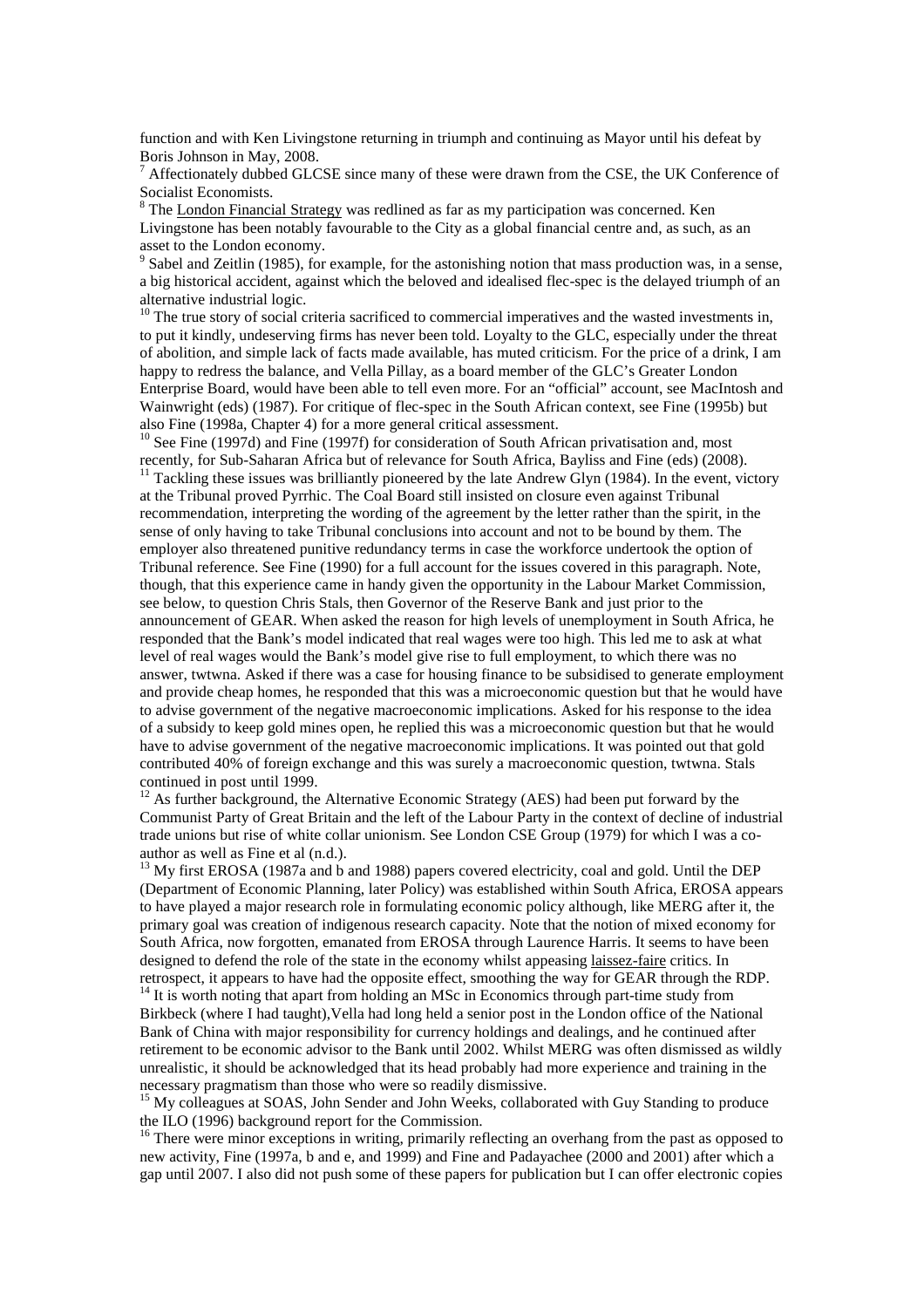of those interested for all unpublished papers cited here other than those of EROSA which would have to be found in hard copy and dusted off from an attic somewhere.

<sup>17</sup> For an account of its unusual origins in the work of Paul Sweezy, see Fine (1988, 1990 and 2008f).

<sup>18</sup> Nonetheless, I did furnish on demand a policy paper from EROSA on the South African militaryindustrial complex, inspired by the policy work on conversion (from military to civilian production) at the GLC and SAMIC's attachment to the MEC, EROSA (1992). See also Fine (1993a).

 $19$  By way of comparison, social capital, on which I have worked and published extensively, googles 11million entries and, when Fine is added, this reduces to half a million.

 $20$  Note that Dave Lewis has become more rounded in his stance on the MEC, possibly reflecting his co-directing the Labour Commission but especially in coming up against the conglomerates as head of the Competition Board. See Lewis et al (2004).

 $21$  In a study of Ghana, Boateng and Fine (2000), it was found that the World Bank claimed both that productivity had been increased in agriculture by shedding labour in response to its commercialising policies and that the displaced labour had found employment in the informal sector. But there did not seem to have been any increase in real output across other sectors. The conundrum was resolved by noting that there had been a massive increase in stressed street selling, more people selling the same amount of goods but putatively increasing the level of commercial services. This is an ideal example of the overexpansion of the commercial sector, indicative of the role of the financial sector in some respects, and also of relevance to the functioning of labour markets, see below.

 $^{22}$  Ndikumana and Boyce (2008) examine the extensive capital flight and external debt characteristic of Sub-Saharan African economies, referring to the "revolving door" effect whereby aid inflows sustain private capital outflows. For South Africa, the revolving door has drawn partly upon exporting the domestically generated surplus and also partly upon inward short-term capital movements that places the external account in a state of immanent crisis as discussed.

 $23$  For some work on these issues, see Bond (2003), Andrews (2005) and Mohamed and Finnoff (2004).  $24$  Note the contrast with Webster and Adler (1999) where labour is perceived to have conformed to a beneficial if constrained compromise with capital as opposed to frightening it off.

 $^{25}$  The following dozen or so paragraphs draw more or less directly from Fine (2008d).

<sup>26</sup> Note that Gelb (2005) in a footnote discusses such restrictions in terms of allowances "per project" as opposed to per company but I have no evidence of this. If he were right, companies would have an incentive to unbundle projects into multiple components in order to increase overall allowances available. The bigger point, though, is either lax discretion (specification, enforcement and monitoring of criteria) within whatever are the limits involved or SARB is essentially making industrial and other policy both undemocratically and with limited powers (to ease capital controls or not upon application). Also the unpublished Fine (1997a) but see Aybar and Lapavitsas (2001).

<sup>28</sup> This overhang of frustrated globalisation and financialisation is very different from that associated with Bob Brenner's (1998) explanation for the world slowdown, although there is evidence that South Africa's incumbent position in the domestic economy discourages foreign direct investment. For critique of Brenner, see Fine et al (1999) and Fine et al (2005) but note that explanation of the world slowdown in terms of financialisation implies an over-accumulation of financial assets but an underaccumulation of real capital – in contrast to much of the Marxist rhetoric of the day.

<sup>29</sup> There were fears, for example, of some sort of management buy-out as a means to privatise, wildly unrealistic in terms of the investment levels required.

 $30$  Note that in my contribution to MERG on electrification, considerable emphasis was placed on the positive contribution that could be made by ESKOM because of its institutional capacity to deliver but that this should be also harnessed for diversification into electricity use by the newly connected.  $31$  All figures here taken from UBS (2008).

 $32$  I have previously argued that privatisation under the apartheid government would have to have been coerced on South Africa's conglomerates because of their unwillingness to commit resources to the domestic economy, Fine (1997d).

<sup>33</sup> As reported in Business Day, 15 May 2008, in wake of a speech from Alec Erwin, "The government and the state-owned enterprises plan to invest about R568bn over the next three years. But the public enterprises department estimates the cost of doubling electricity capacity over the next 16 years, including nuclear power, at about R1,3 trillion. Local sourcing of supplies for this would limit the programme's negative effect on the balance of payments and reduce its vulnerability to global market conditions".

 $34$  The initial demand was for BEE to appropriate 50% of mineral rights, but this was dropped not so much at protest from conglomerates as from the collapse in the value of their mining company shares and fear of biting the feeding hand.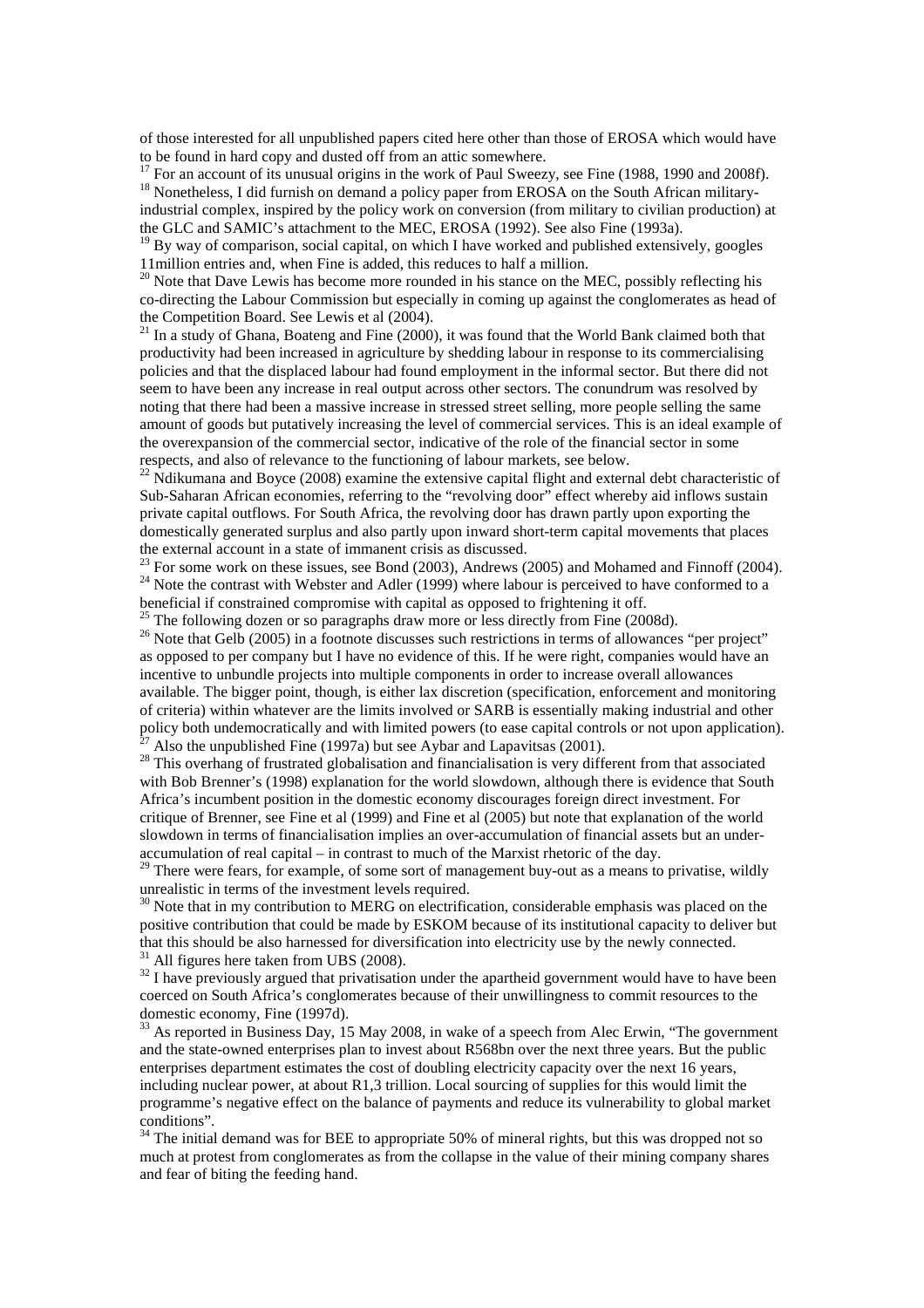$35$  See also Deraniyagala and Fine (2001 and 2006).

<sup>36</sup> I do recall that, as discussant at the TIPS conference, Kaplan's fiercest objection to Fine (1998b) was to my closing comment, especially as emphasised by him that conglomerates might be coerced if not cooperating, see Concluding Remarks to this paper. In contrast, his own inclination is that, "a more prominent role should be accorded to the business sector", presumably without coercion and with the results already experienced post-apartheid and before. The point is not so much our disagreements over the need for voluntarism or coercion but that, at the least, this should be acknowledged and debated rather than passed over by default in the context of the realities of what the conglomerates have been doing. But see Fine (1998a).

<sup>38</sup> As I pointed out, the flec-spec school adopted a similar dualism but reversed the benefits of the two types of industry. Piore is the connection between the two.

See also Hofmeyr (1993).

<sup>40</sup> I drafted an extensive critique of Hofmeyr but it never got to be published, ultimately Fine (1994a) which also incorporated criticism of the World Bank's approach to South African labour markets especially Fallon (1992).

<sup>41</sup> My interest was first prompted by the wish to explain increased female labour market participation in advanced countries and its relationship to standards of living, Fine (1992b). This has also inspired a very different understanding of how real wages are determined in terms of norms of consumption that do not derive entirely from labour markets themselves as a result of wage levels paid (this itself representing an attempt to get to grips with the meaning of the value of labour power both in value terms and in its "moral and historical elements"). See Fine (1987 and 1998b) but also Fine (2007c and 2008b). It is significant that my understanding of labour markets should have been informed by attention both to female labour market participation and to its intersection with consumption on which I was also heavily engaged, Fine and Leopold (1993) and Fine (2002) for example.

<sup>42</sup> To be fair, they do acknowledge, "Barriers to mobility may exist not only between formal and informal labour markets, but also into, and within, informal activities themselves", p. 30, emphasis added. Even so, it is not apparent that presence of "barriers" or not is the way to understand the social relations, structures and processes that are attached to labour markets.

 $^{43}$  In my own approach, I have deployed the concept of labour's "access" to work to indicate a much broader notion than degree of mobility between employments. This allows account to be taken of the conditions governing employment within a segment as well as those differentiating between segments.

<sup>44</sup> The contrast is most sharp, for example, with Webster (1985). I am intrigued in anticipation of the paper to be presented to the workshop, Bezuidenhout and Webster (2008), not least in light of developments since Fine (1998c) was drafted.

<sup>45</sup> Able to drawing, with minor amendment to update, on Fine (1998b).

<sup>46</sup> Elsewhere, I have given a more general account of the shifts in scholarship, rhetoric and policy in practice (and their degrees of realism) in the putative shift from Washington to post Washington Consensus, Fine (2001), Fine et al (eds) (2001) and Jomo and Fine (eds) (2006). In an age of neoliberalism as financialisation, we are now entering a phase in which the state is being required to temper the effects of what has gone before and, or in order, to allow the process to continue, Fine (2008c and e).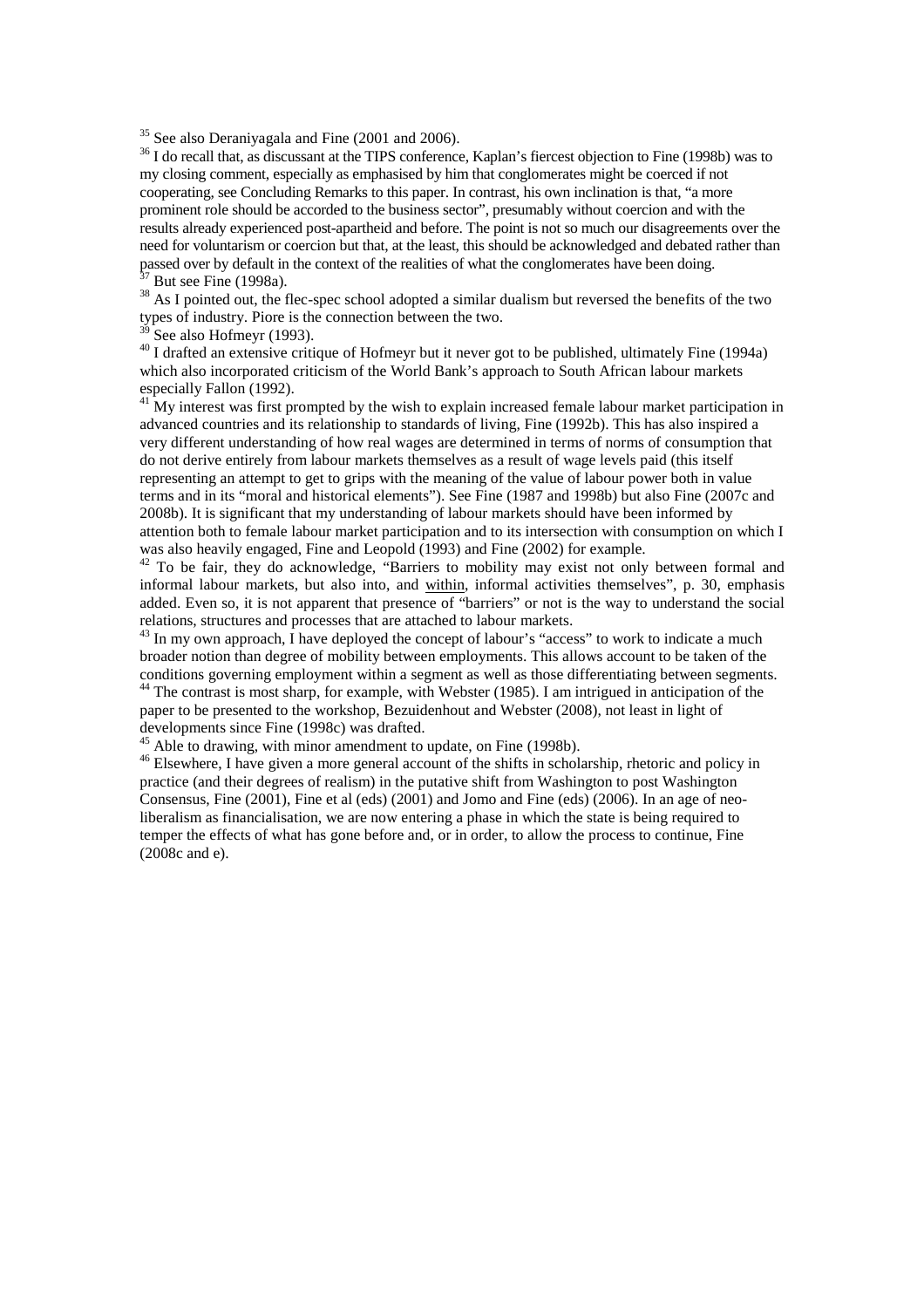## **References**

Andrews, D. (2005) "Political Economy of the Growth and Ascendancy of the Finance Sector in Post-Apartheid South Africa", MA Dissertation, Institute of Social Studies, The Hague.

Aryeetey, E. et al (eds) (2000) Economic Reforms in Ghana: The Miracle and the Mirage, Oxford: James Currey.

Aybar S. and C. Lapavitsas (2001) "Financial System Design and the Post-Washington Consensus", in Fine et al (eds) (2001).

Bayliss, K. and B. Fine (eds) (2008) Whither the Privatisation Experiment?: Electricity and Water Sector Reform in Sub-Saharan Africa, Basingstoke: Palgrave MacMillan.

Bell, T. and G. Farrell (1997) "The Minerals-Energy Complex and South African Industrialisation", Development Southern Africa, vol 14, no 4, pp. 591-613.

Bell, T. and G. Farrell (1998) "The Minerals-Energy Complex and South African Industrialisation: A Rejoinder", Development Southern Africa, vol 15, no 4, pp. 703-14.

Bezuidenhout, A. and E. Webster (2008) "Trajectories of Manufacturing: White Goods Manufacturing in Australia, South Africa and South Korea", Paper for Workshop at University of KwaZulu-Natal, June.

Boateng, K. and B. Fine (2000) "The Labour Market", in Aryeetey et al (eds) (2000).

Bond, P. (2003) Against Global Apartheid: South Africa Meets the World Bank, IMF and International Finance, Cape Town: University of Cape Town Press.

Brenner, R. (1998) "The Economics of Global Turbulence", New Left Review, no 229, pp. 1-264. Chabane, N. et al (2006) "The Changing Face and Strategies of Big Business in South Africa: More than a Decade of Political Democracy", Industrial and Corporate Change, vol 15, no 3, pp. 549-77. Chambers, R. (2005) "Critical Reflections of a Development Nomad", in Kothari (ed) (2005).

Clarke, G. et al (2007) South Africa: An Assessment of the Investment Climate, Africa Private Sector Group, World Bank, DTI South Africa, and Citizen Surveys.

Coetzee, J. et al (eds) (2001) Development: Theory, Policy and Practice, Oxford: Oxford University Press.

De Villiers, W. (1984) Report of the Commission of Inquiry into the Supply of Electricity in the Republic of South Africa, Pretoria: Government Printer.

Deraniyagala, S. and B. Fine (2001) "New Trade Theory Versus Old Trade Policy: A Continuing Enigma", Cambridge Journal of Economics, vol 25, no 6, pp. 809-25.

Deraniyagala, S. and B. Fine (2006) "Kicking Away the Logic: Free Trade is Neither the Question Nor the Answer for Development", in Jomo and Fine (eds) (2006).

EIU (2007) South Africa, Annual Report, London: Economist Intelligence Unit.

EROSA (1987a) "South Africa's Electricity Industry and Policy", Erosa Economic Assessment Paper, no 3, June.

EROSA (1987b) "South Africa's Coal Industry and Policy", Erosa Economic Assessment Paper, no 4, June.

EROSA (1988) "South Africa's Gold Industry", Erosa Economic Assessment Paper, no 8, December. EROSA (1992) "Defence Expenditure and the Post-Apartheid Economy: A Briefing Paper for the ANC", mimeo.

Fallon, P. (1992) "An Analysis of Employment and Wage Behaviour in South Africa", Washington DC: World Bank.

Ffrench-Davis, R. (ed) (2005) Seeking Growth under Financial Volatitilty, London: Palgrave Macmillan.

Fine, B. (1987) "Segmented Labour Market Theory: A Critical Assessment", Birkbeck Discussion Paper in Economics, no 87/12, reproduced in shortened form as Thames Papers in Political Economy, Spring, 1990.

Fine, B. (1988) "The British Coal Industry's Contribution to the Political Economy of Paul Sweezy", History of Political Economy, vol 20, no 2, pp. 235-50.

Fine, B. (1990) The Coal Question: Political Economy and Industrial Change from the Nineteenth Century to the Present Day, London: Routledge.

Fine, B. (1992a) "Total Factor Productivity versus Realism: The South African Coal Mining Industry", South African Journal of Economics, vol 60, no 3, pp. 277-92.

Fine, B. (1992b) Women's Employment and the Capitalist Family, London: Routledge.

Fine, B. (1992c) "Linkage and the State: The Case of South Korea", SOAS Department of Economics Working Paper, no 2.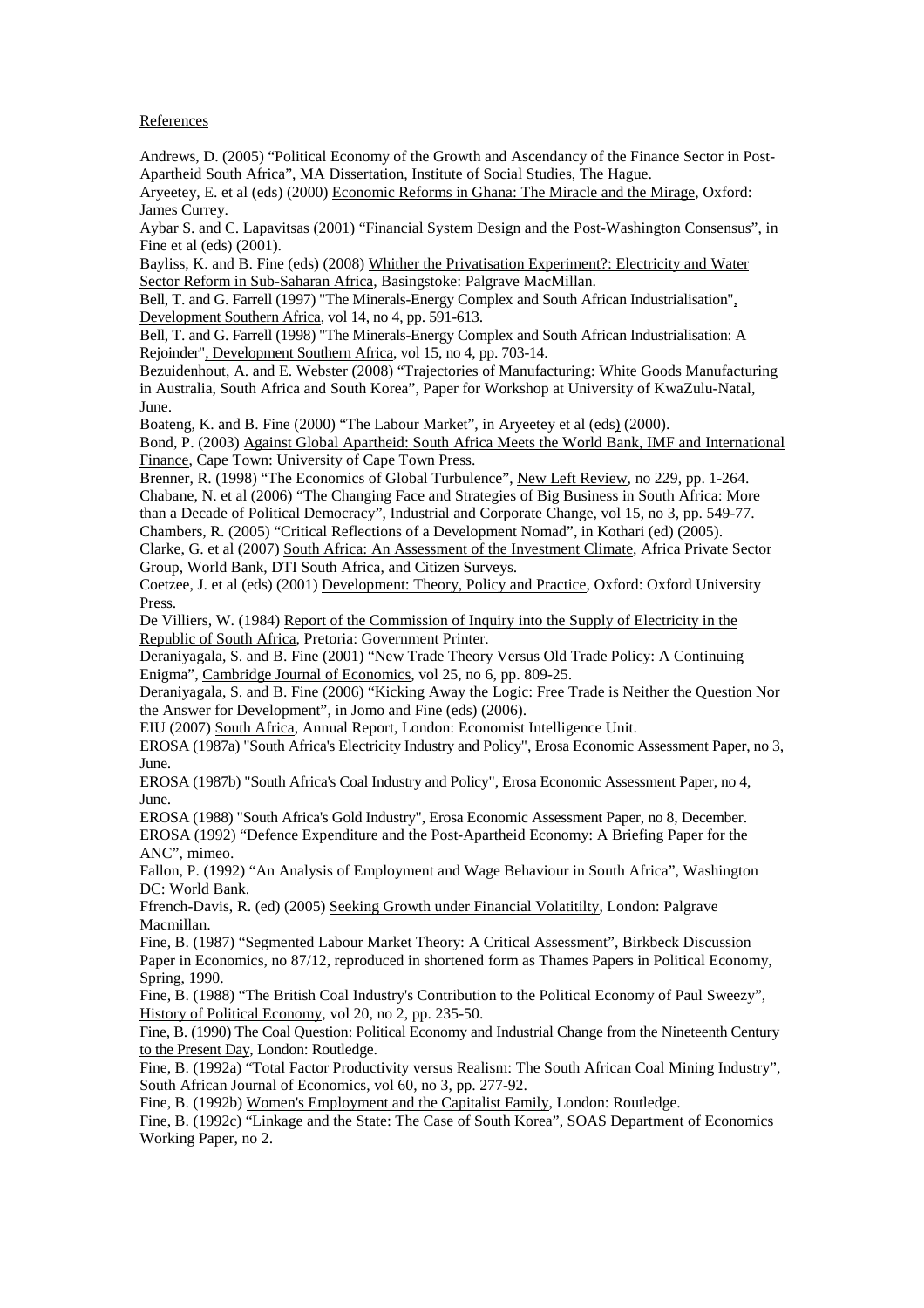Fine, B. (1993a) "Economic Development and Technological Change: From Linkage to Agency", in Liodakis (ed) (1993), (in Greek) but see SOAS Department of Economics Working Paper, no 14, March 1992.

Fine, B. (1993b) "The Military-Industrial Complex: An Analytical Assessment", Cyprus Journal of Economics, vol 6, no 1, pp. 1-26.

Fine, B. (1994a) "'The Rise in African Wages: 1975-1985' - A Dissenting and Wide-Ranging Commentary", mimeo.

Fine, B. (1994b) "Coal, Diamonds and Oil: Towards a Comparative Theory of Mining", Review of Political Economy, vol 6, no 3, pp. 279-302.

Fine, B. (1994c) "Politics and Economics in ANC Economic Policy': An Alternative Assessment", Transformation, no 25, pp. 19-33.

Fine, B. (1995a) "Privatisation and the RDP: A Critical Assessment", Transformation, no 27, pp. 1-23. Fine, B. (1995b) "Flexible Production and Flexible Theory: The Case of South Africa", Geoforum, no 26, no 2, pp. 107-119.

Fine, B. (1997a) "Interrogating the Financial System: With an Application to South Africa", mimeo. Fine, B. (1997b) "Industrial and Energy Policy", in Michie and Padayachee (eds) (1997).

Fine, B. (1997c) "Industrial Policy and South Africa: A Strategic View", NIEP Occasional Paper Series, no 5, Johannesburg: National Institute for Economic Policy.

Fine, B. (1997d) "Privatisation and the Restructuring of State Assets in South Africa: A Strategic View", NIEP Occasional Paper Series, no 7, Johannesburg, National Institute for Economic Policy. Fine, B. (1997e) "Privatisation: Theory and Lessons from the UK and South Africa", Seoul Journal of Economics, vol 10, no 4, pp. 373-414.

Fine, B. (1998a) Labour Market Theory: A Constructive Reassessment, London: Routledge. Fine, B. (1998b) "Industrial Policy Revisited – An Exercise in Self-Indulgence", TIPS Conference, September, mimeo.

Fine, B. (1998c) "Vertical Relations in the South African Steel Industry", NIEP Occasional Paper Series, no 13, Johannesburg: National Institute for Economic Policy, originally a report for NUMSA Investment Company, December, 1997.

Fine, B. (1999) "Transition and the Political Economy of South Africa", revised version of paper presented to African Studies Association of Australasia & the Pacific, Perth, Australia, November. Fine, B. (2000) "ESOP's Fable: Golden Egg or Sour Grapes?", NIEP Occasional Paper Series, no 9, April, 1997, Johannesburg, National Institute for Economic Policy, reproduced in Toporowski (ed) (2000).

Fine, B. (2001) Social Capital versus Social Theory: Political Economy and Social Science at the Turn of the Millennium, London: Routledge.

Fine, B. (2002) The World of Consumption: The Material and Cultural Revisited, London: Routledge, Fine, B. (2007a) "Financialisation, Poverty, and Marxist Political Economy", Poverty and Capital Conference, 2-4 July 2007, University of Manchester.

Fine, B. (2007b) "State, Development and Inequality: The Curious Incidence of the Developmental State in the Night-Time", paper presented to Sanpad Conference, Durban, June 26-30.

Fine, B. (2007c) "Rethinking Critical Realism: Labour Markets or Capitalism?", Capital and Class, no 91, pp. 125-29.

Fine, B. (2008a) "Can South Africa Be a Developmental State?", paper presented to APORDE workshop, Pretoria, June.

Fine, B. (2008b) "Debating Lebowitz: Is Class Conflict the Moral and Historical Element in the Value of Labour Power?", Historical Materialism, forthcoming.

Fine, B. (2008c) "Development as Zombieconomics in the Age of Neo-Liberalism", paper in preparation for 35th anniversary of the Center for International Development Issues, CIDIN, Radboud University, Nijmegen, Netherlands, September.

Fine, B. (2008d) "The Minerals-Energy Complex is Dead: Long Live the MEC?", Amandla Colloquium.

http://www.amandlapublishers.co.za/component/option,com\_docman/task,cat\_view/gid,100/Itemid,163 /

Fine, B. (2008e) "Zombieconomics: The Living Death of the Dismal Science in the Age of Neo-Liberalism", paper for ESRC Neoliberalism Seminar, 1st April, http://www.cppr.ac.uk/centres/cppr/esrcneoliberalismseminar/

Fine, B. (2008f) "Enigma in the Origins of Paul Sweezy's Political Economy", Review of Political

Economy, forthcoming.

Fine, B. and L. Harris (1979) Rereading *Capital*, London: Macmillan.

Fine, B. and L. Harris (1985) The Peculiarities of the British Economy, London: Lawrence and Wishart.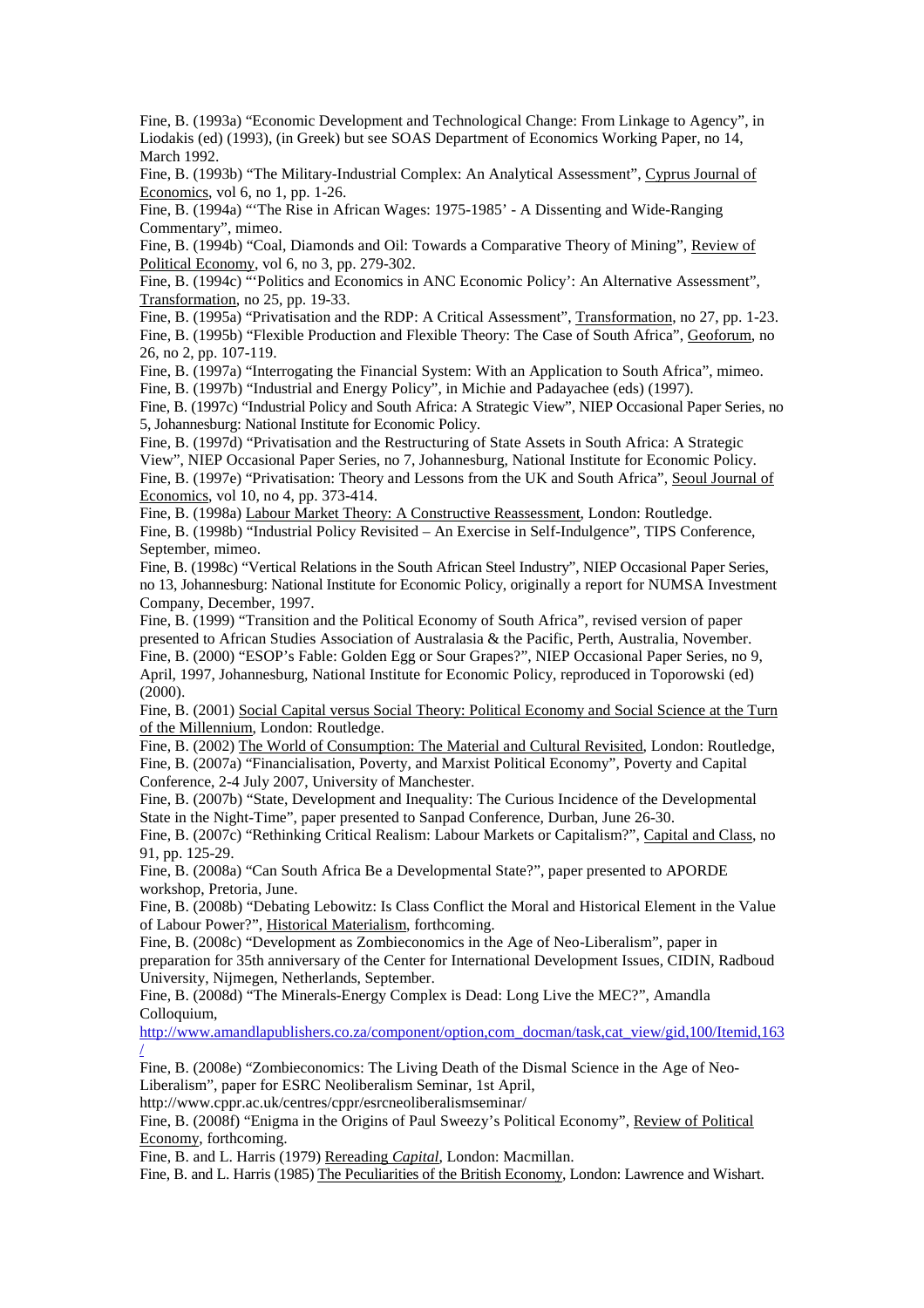Fine, B. and E. Leopold (1993) The World of Consumption, London: Routledge.

Fine, B. and V. Padayachee (2000) "A Sustainable Growth Path?", in Friedman (ed) (2000).

Fine, B. and V. Padayachee (2001) "A Sustainable Macroeconomic Growth Path for South Africa?", in Coetzee et al (eds) (2001).

Fine, B. and Z. Rustomjee (1992) "The Political Economy of South Africa in the Interwar Period", Social Dynamics, vol 18, no 2, pp. 26-54.

Fine, B. and Z. Rustomjee (1995) "'Afrikaner Nationalism, Anglo American And Iscor: The Formation Of The Highveld Steel And Vanadium Corporation, 1960-70' - A Comment", Business History, vol 37, no 3, pp. 111-14.

Fine, B. and Z. Rustomjee (1997) South Africa's Political Economy: From Minerals-Energy Complex to Industrialisation, Johannesburg: Wits University Press.

Fine, B. and Z. Rustomjee (1998) "Debating the South African Minerals-Energy Complex", Development Southern Africa, vol 15, no 4, pp. 689-70.

Fine, B. et al (n.d.) Class Politics: An Answer to Its Critics, pamphlet.

Fine, B. et al (1999) "Addressing the World Economy: Two Steps Back", Capital and Class, no 67, pp. 47-90.

Fine, B. et al (2005) "Beyond Brenner's Investment Overhang Hypothesis: The Case of the Steel Industry", New Political Economy, vol 10, no 1, pp. 43- 64.

Fine, B. et al (eds) (2001) Development Policy in the Twenty-First Century: Beyond the Post-Washington Consensus, London: Routledge.

Friedman, S. (2000) (ed) South African Review, vol 8, Pretoria: HSRC.

Galbraith, J. (1967) The New Industrial Estate, London: Hamilton. Gelb, S. (ed) (1991) South Africa's Economic Crisis, David Philip: Cape Town.

Gelb, S. (2005) "Macroeconomics in Post-Apartheid South Africa: Real Economic Growth versus Financial Stability", in Ffrench-Davis (ed) (2005).

Gelb, S. (2006) "The RDP, GEAR and All That: Reflections Ten Years Later", Transformation, no 62, pp. 1-8.

GLC (1985) The London Industrial Strategy, London: Greater London Council.

GLC (1986) The London Labour Plan, London: Greater London Council.

Glyn, A. (1984) The Economic Case against Pit Closures, Sheffield: NUM.

Hamman, R. et al (2008) "South Africa's Charter Approach to Post-Apartheid Economic

Transformation: Collaborative Governance or Hardball Bargaining", Journal of Southern African Studies, vol 34, no 1, pp. 21-37.

Heintz, J. and D. Posel (2008) "Revisiting Informal Employment and Segmentation in the South African Labour Market", South African Journal of Economics, vol 76, no 1, pp. 26-44.

Hofmeyr, J. (1993) "African Wage Movements in the 1980s", South African Journal of Economics, vol 61, no 4, Dec, pp. 266-80.

Hofmeyr, J. (1994) "The Rise in African Wages: 1975-1985", South African Journal of Economics, vol 62, no 3, Sept, pp. 198-215.

ILO (1996) Restructuring the Labour Market: The South African Challenge - An ILO Country Review, Geneva: ILO.

Innes, D. (1983) Anglo American and the Rise of Modern South Africa, London: Heinemann Educational.

ISP (1995) Improving Manufacturing Performance in South Africa: Report of the Industrial Strategy Project, Cape Town: UCT Press.

Jomo, K and B. Fine (eds) (2006) The New Development Economics: After the Washington Consensus, Delhi: Tulika, and London: Zed Press.

Kaplan, D. (2007) "The Constraints and Institutional Challenges Facing Industrial Policy in South Africa: A Way Forward", Transformation, no 64, pp. 91-111.

Kessides, I. et al (2007) "Current and Forthcoming Issues in the South African Eectricity Sector", Policy Research Working Paper, no WPS 4197, World Bank.

Kothari, U. (ed) (2005) A Radical History of Development Studies: Individuals, Institutions and Ideologies, London: Zed Books.

Lee, K. (2002) Industrial Policy and Industrialisation in South Korea - The Case of the Car Industry, University of London, PhD thesis.

Lewis, D. et al (2004) "South Africa: Economic Policy-Making and Implementation in Africa: A Study of Strategic Trade and Selective Industrial Policies", in Soludo et al (eds) (2004).

Liodakis, G. (ed) (1993) Society, Technology and Restructuring of Production, Athens: V. Papazissis. LMC (1996) Restructuring the South African Labour Market: Report of the Presidential Commission to Investigate Labour Market Policy, Pretoria: Government Printer.